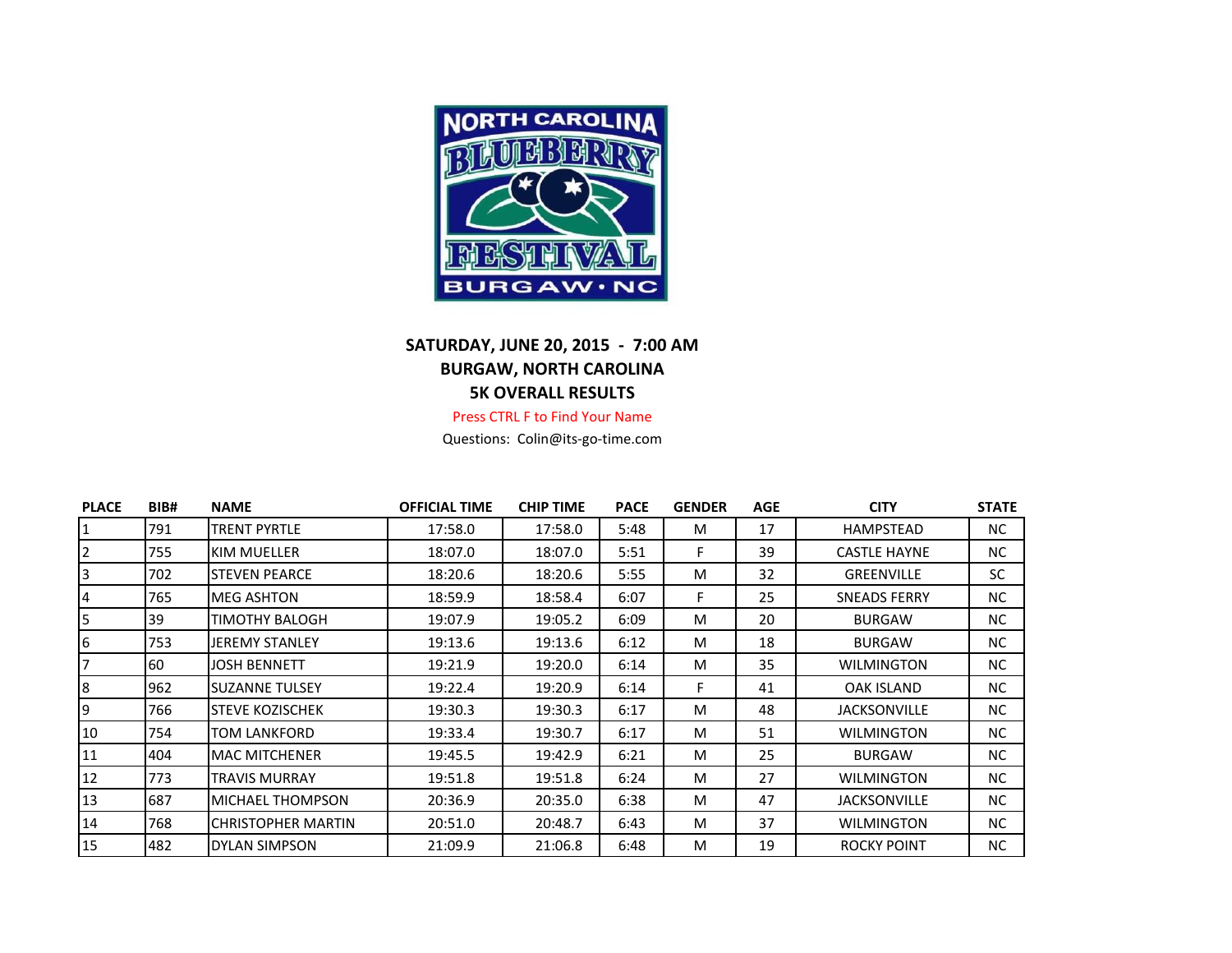| 16 | 688 | <b>ANDREW THORNTON</b>   | 21:13.5 | 21:11.6 | 6:50 | М  | 14 | <b>CLINTON</b>            | NC.       |
|----|-----|--------------------------|---------|---------|------|----|----|---------------------------|-----------|
| 17 | 214 | <b>ZACH BURGY</b>        | 21:37.9 | 21:34.3 | 6:57 | M  | 28 | <b>SNEADS FERRY</b>       | NC.       |
| 18 | 148 | <b>KELLY BROWN</b>       | 21:39.5 | 21:39.5 | 6:59 | F. | 30 | <b>RICHLANDS</b>          | NC.       |
| 19 | 770 | <b>CEDRIC GRANT</b>      | 21:43.5 | 21:40.6 | 6:59 | M  | 34 | LONGWOOD                  | NC.       |
| 20 | 192 | <b>SCOTT BROWN</b>       | 21:44.2 | 21:41.9 | 6:59 | M  | 32 | <b>BURGAW</b>             | NC.       |
| 21 | 392 | <b>NOAH GURGANUS</b>     | 21:46.4 | 21:46.4 | 7:01 | M  | 15 | KENANSVILLE               | NC.       |
| 22 | 506 | <b>COLYN SZUKALA</b>     | 22:17.5 | 22:17.5 | 7:11 | M  | 33 | <b>STELLA</b>             | NC.       |
| 23 | 398 | <b>BRANDON MILLER</b>    | 22:33.2 | 22:27.7 | 7:15 | M  | 32 | <b>BURGAW</b>             | NC.       |
| 24 | 460 | <b>SAMUEL ROOKER</b>     | 22:36.1 | 22:34.8 | 7:17 | M  | 15 | <b>CASTLE HAYNE</b>       | NC.       |
| 25 | 764 | <b>MATT ASHTON</b>       | 22:41.8 | 22:31.7 | 7:16 | M  | 31 | <b>SNEADS FERRY</b>       | NC.       |
| 26 | 328 | <b>GEORGE GOLDEN</b>     | 22:45.0 | 22:43.0 | 7:20 | M  | 48 | <b>CHARLOTTE</b>          | NC.       |
| 27 | 788 | JOHN WOOD                | 22:51.0 | 22:50.9 | 7:22 | M  | 22 | <b>JACKSONVILLE</b>       | NC.       |
| 28 | 776 | <b>GARY ARMINI</b>       | 23:01.9 | 22:56.0 | 7:24 | M  | 51 | <b>HIGHPOINT</b>          | NC.       |
| 29 | 705 | <b>AARON HARRELL</b>     | 23:09.7 | 22:28.9 | 7:15 | М  | 14 | <b>STATESVILLE</b>        | NC.       |
| 30 | 383 | KEITH LEE                | 23:22.8 | 23:19.5 | 7:31 | M  | 37 | <b>CASTLE HAYNE</b>       | NC.       |
| 31 | 419 | <b>BOB PADULA</b>        | 23:27.9 | 23:27.5 | 7:34 | M  | 39 | WILMINGTON                | NC.       |
| 32 | 420 | CONNOR PADULA            | 23:36.9 | 23:36.9 | 7:37 | M  | 10 | WILMINGTON                | NC.       |
| 33 | 321 | <b>KRISTEN FOWLER</b>    | 23:37.6 | 23:30.3 | 7:35 | F  | 32 | <b>TEACHEY</b>            | <b>NC</b> |
| 34 | 952 | <b>STEVE WILLIAMS</b>    | 23:47.1 | 23:47.1 | 7:40 | М  | 41 | <b>BURGAW</b>             | NC.       |
| 35 | 761 | <b>SEAN DWYER</b>        | 23:48.7 | 23:47.2 | 7:40 | М  | 39 | WILMINGTON                | NC.       |
| 36 | 406 | <b>MATTHEW MONROE</b>    | 23:51.5 | 23:49.7 | 7:41 | M  | 30 | <b>WRIGHTSVILLE BEACH</b> | NC.       |
| 37 | 314 | <b>STEPHEN EVANS</b>     | 24:10.1 | 23:49.7 | 7:41 | M  | 32 | MAGNOLIA                  | NC.       |
| 38 | 323 | <b>ZAC FREEBOURN</b>     | 24:10.3 | 24:08.6 | 7:47 | M  | 36 | LELAND                    | <b>NC</b> |
| 39 | 418 | <b>ANNA GRACE PADULA</b> | 24:13.0 | 24:13.0 | 7:49 | F. | 13 | WILMINGTON                | NC.       |
| 40 | 795 | <b>ROB WAGNER</b>        | 24:13.9 | 24:03.4 | 7:45 | M  | 51 | HAMPSTEAD                 | NC.       |
| 41 | 388 | <b>JASON MARA</b>        | 24:14.0 | 24:14.0 | 7:49 | M  | 42 | HAMPSTEAD                 | NC.       |
| 42 | 760 | <b>ANITA DWYER</b>       | 24:17.2 | 24:17.2 | 7:50 | F  | 38 | WILMINGTON                | NC.       |
| 43 | 391 | <b>DAN MAYETTE</b>       | 24:21.2 | 24:15.2 | 7:49 | M  | 58 | GOLDSBORO                 | NC.       |
| 44 | 771 | <b>ROBIN FAIRCLOTH</b>   | 24:25.8 | 24:25.8 | 7:53 | F  | 51 | <b>FAYETTEVILLE</b>       | NC.       |
| 45 | 424 | <b>BRAD PATE</b>         | 24:36.8 | 24:34.8 | 7:55 | M  | 44 | WILMINGTON                | NC.       |
| 46 | 361 | <b>JOE JOHNSON</b>       | 24:48.4 | 24:48.4 | 8:00 | M  | 44 | <b>WILMINGTON</b>         | NC.       |
| 47 | 724 | <b>SHONA PASCOE</b>      | 24:49.0 | 24:45.3 | 7:59 | F  | 29 | <b>WILMINGTON</b>         | NC.       |
| 48 | 778 | <b>BEN VALDE</b>         | 25:01.0 | 24:28.5 | 7:54 | M  | 35 | <b>WILMINGTON</b>         | NC.       |
| 49 | 431 | <b>SCOTT RIVENBARK</b>   | 25:08.6 | 24:51.1 | 8:01 | М  | 37 | <b>CURRIE</b>             | NC.       |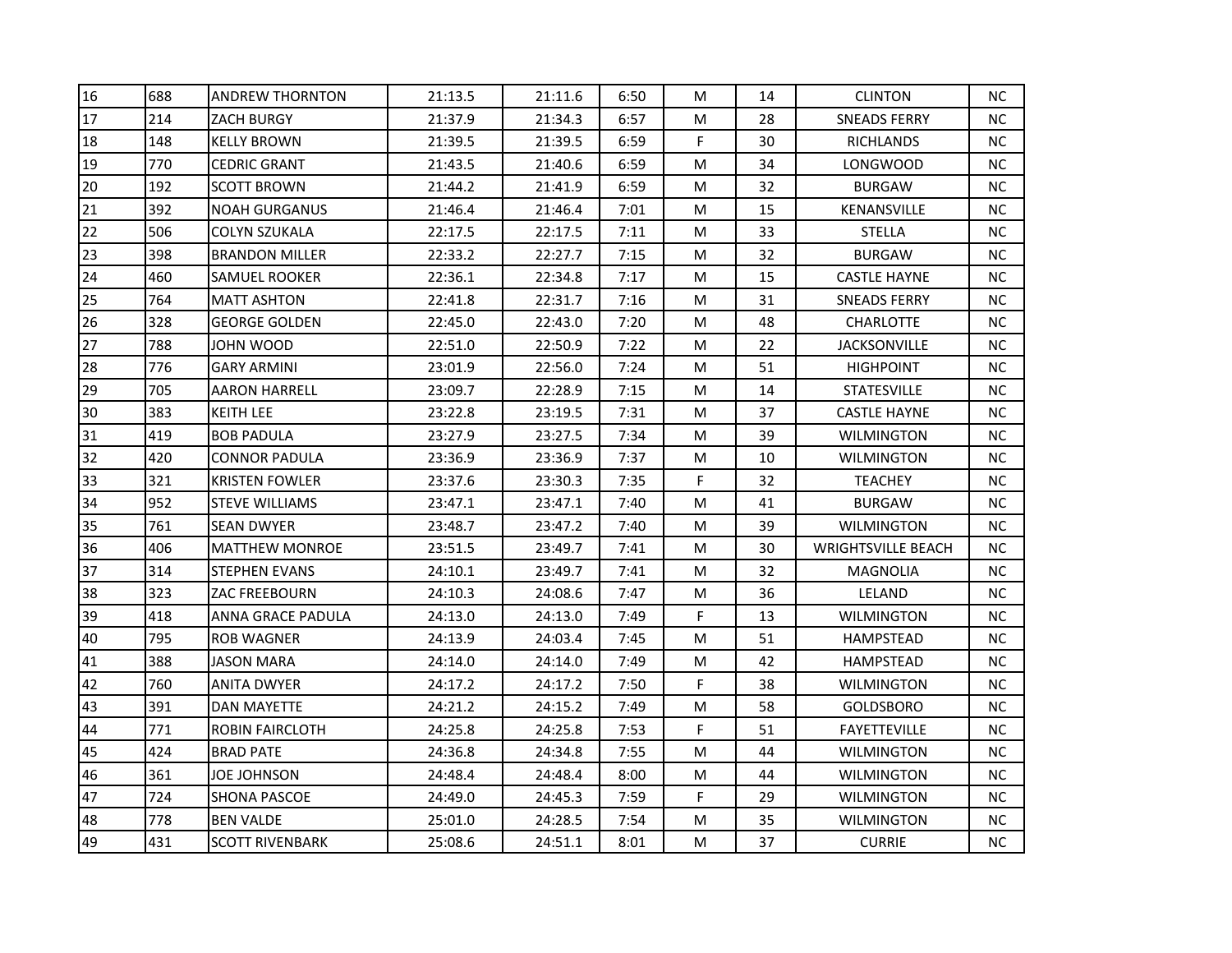| 50 | 775 | <b>ASHLEY FRANK</b>     | 25:10.6 | 25:10.6 | 8:07 | F           | 38 | <b>WILMINGTON</b>         | NC. |
|----|-----|-------------------------|---------|---------|------|-------------|----|---------------------------|-----|
| 51 | 344 | <b>LEIGH HESSE</b>      | 25:17.7 | 24:56.7 | 8:03 | F           | 18 | <b>BURGAW</b>             | NC. |
| 52 | 332 | <b>TYLER GRANT</b>      | 25:18.0 | 25:10.2 | 8:07 | M           | 16 | <b>BURGAW</b>             | NC. |
| 53 | 307 | <b>MATT DUNCAN</b>      | 25:19.6 | 24:59.9 | 8:04 | M           | 30 | <b>WINSTON SALEM</b>      | NC. |
| 54 | 757 | HANNAH PARHAM           | 25:21.7 | 25:17.4 | 8:09 | F           | 14 | <b>JACKSONVILLE</b>       | NC. |
| 55 | 320 | <b>KENDALL FOWLER</b>   | 25:31.0 | 24:58.4 | 8:03 | M           | 28 | <b>ROCKY POINT</b>        | NC. |
| 56 | 317 | <b>MICHAEL FIELDS</b>   | 25:31.8 | 25:25.1 | 8:12 | M           | 29 | <b>BURGAW</b>             | NC. |
| 57 | 793 | <b>TIMOTHY WELLS</b>    | 25:38.4 | 25:34.5 | 8:15 | M           | 43 | WALLACE                   | NC. |
| 58 | 486 | LYNDA SMITH             | 25:39.8 | 25:39.6 | 8:16 | F           | 52 | <b>WILMINGTON</b>         | NC. |
| 59 | 703 | JOHN GRANT              | 25:50.1 | 25:43.3 | 8:18 | M           | 62 |                           | GA  |
| 60 | 427 | DAVID PEARCE            | 25:51.6 | 25:49.1 | 8:20 | М           | 59 | <b>ROCKY POINT</b>        | NC. |
| 61 | 412 | PAUL NAUMUK             | 25:52.0 | 25:46.4 | 8:19 | M           | 39 | <b>ATKINSON</b>           | NC. |
| 62 | 951 | SONJA WILLIAMS          | 25:54.4 | 25:54.4 | 8:21 | F.          | 51 | <b>JACKSONVILLE</b>       | NC. |
| 63 | 787 | <b>MATTHEW HERSON</b>   | 25:57.8 | 25:44.1 | 8:18 | М           | 31 | <b>RICHLANDS</b>          | NC. |
| 64 | 444 | <b>CARRIE REED</b>      | 25:59.7 | 25:59.7 | 8:23 | F           | 47 | <b>WILMINGTON</b>         | NC. |
| 65 | 405 | ELIZABETH MONROE        | 26:00.4 | 25:57.4 | 8:22 | F           | 32 | <b>WRIGHTSVILLE BEACH</b> | NC. |
| 66 | 35  | WAYNE ARAMINI           | 26:02.4 | 25:42.8 | 8:17 | M           | 51 | WALLACE                   | NC. |
| 67 | 54  | <b>KIM BASDEN</b>       | 26:06.8 | 25:56.9 | 8:22 | F           | 49 | <b>BURGAW</b>             | NC  |
| 68 | 699 | TIM VINCENT             | 26:07.5 | 26:07.5 | 8:25 | М           | 33 | <b>JACKSONVILLE</b>       | NC. |
| 69 | 325 | LOUIS GALLI             | 26:08.8 | 26:07.5 | 8:25 | M           | 68 | <b>WILMINGTON</b>         | NC. |
| 70 | 977 | <b>GEORGIA THOMAS</b>   | 26:12.9 | 26:07.5 | 8:25 | F           | 51 | <b>WILSON</b>             | NC. |
| 71 | 48  | <b>CHERYL BALUSEK</b>   | 26:18.2 | 26:11.7 | 8:27 | F           | 38 | HAMPSTEAD                 | NC. |
| 72 | 143 | <b>CYNDI BROWN</b>      | 26:25.7 | 26:22.7 | 8:30 | F           | 47 | <b>CAPE CARTERET</b>      | NC. |
| 73 | 299 | <b>GRISSON DAVIS</b>    | 26:28.4 | 26:06.7 | 8:25 | M           | 41 | KERNERSVILLE              | NC. |
| 74 | 397 | JOEY MICHAEL            | 26:34.3 | 26:34.3 | 8:34 | М           | 27 | <b>WILMINGTON</b>         | NC. |
| 75 | 723 | ROBIN PASCOE            | 26:35.6 | 26:31.5 | 8:33 | M           | 26 | WILMINGTON                | NC. |
| 76 | 342 | SANNE HENNINGER         | 26:35.8 | 26:23.1 | 8:31 | F           | 49 | RALEIGH                   | NC. |
| 77 | 974 | LAURA MAREADY           | 26:35.9 | 26:33.0 | 8:34 | F           | 44 | BEULAVILLE                | NC. |
| 78 | 403 | <b>JORDAN MITCHENER</b> | 26:42.6 | 26:34.2 | 8:34 | F           | 24 | <b>BURGAW</b>             | NC. |
| 79 | 331 | <b>KANESHA GRANT</b>    | 26:52.8 | 26:45.5 | 8:38 | F           | 38 | <b>BURGAW</b>             | NC. |
| 80 | 975 | ABIGAIL LEWIS           | 26:57.2 | 26:33.6 | 8:34 | $\mathsf F$ | 17 | WALLACE                   | NC. |
| 81 | 794 | <b>EVELYN GOSNELL</b>   | 26:59.0 | 26:55.2 | 8:41 | F           | 9  | <b>RICHLANDS</b>          | NC. |
| 82 | 244 | <b>MARVIN CAMPBELL</b>  | 27:01.4 | 27:01.4 | 8:43 | М           | 69 | <b>FERNANDINA BE</b>      | FL. |
| 83 | 36  | <b>GREGORY ATCHISON</b> | 27:06.0 | 27:00.3 | 8:43 | М           | 59 | <b>CHAPEL HILL</b>        | NC. |
|    |     |                         |         |         |      |             |    |                           |     |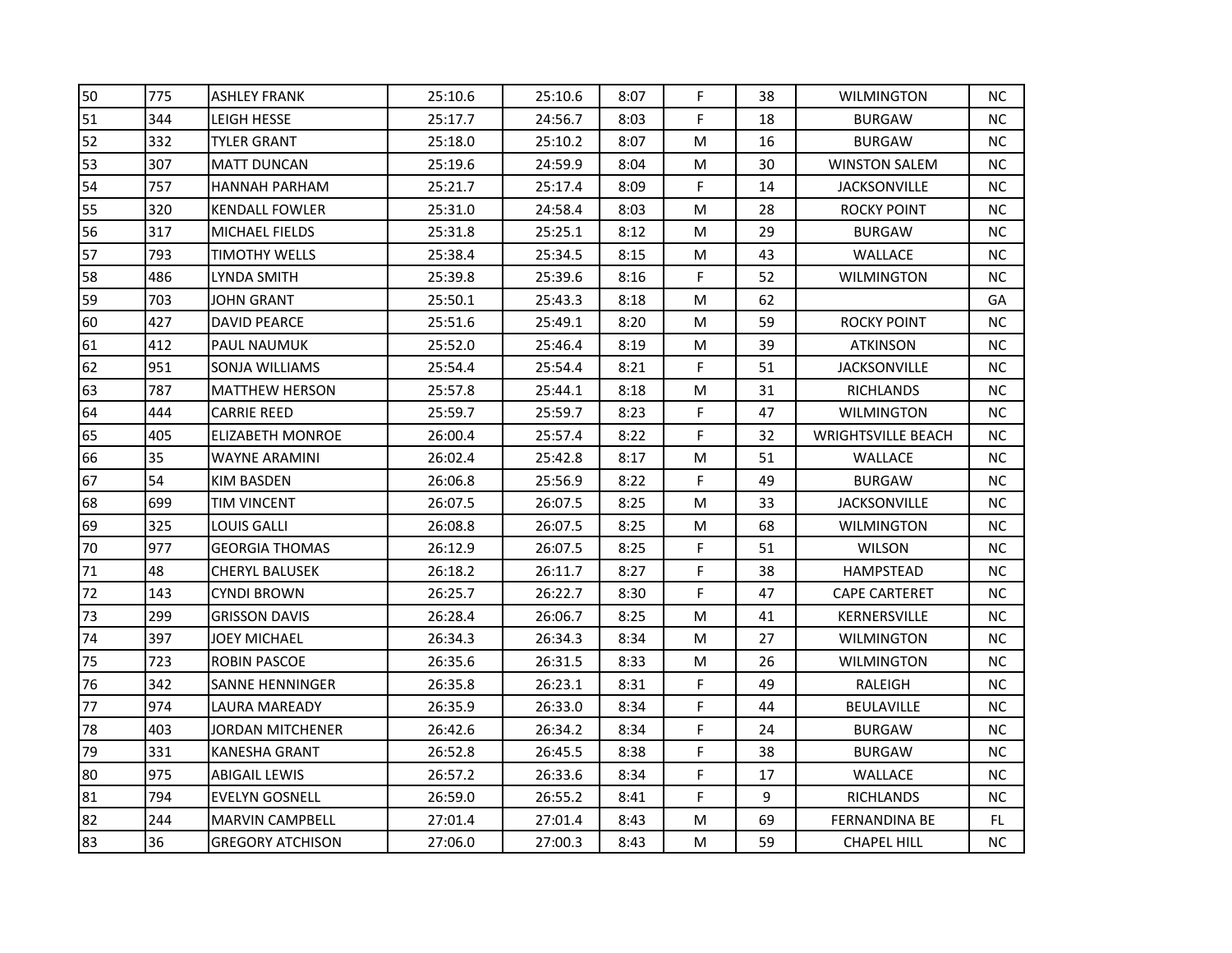| 84  | 783 | <b>BOB CUSTER</b>       | 27:20.4 | 27:20.4 | 8:49 | М           | 73 | <b>WINTER HAVEN</b>  | NC.       |
|-----|-----|-------------------------|---------|---------|------|-------------|----|----------------------|-----------|
| 85  | 492 | <b>ASHLEY STADY</b>     | 27:21.2 | 26:58.9 | 8:42 | F.          | 30 | <b>WILMINGTON</b>    | NC.       |
| 86  | 493 | <b>BILL STADY</b>       | 27:21.3 | 26:58.9 | 8:42 | M           | 33 | <b>WILMINGTON</b>    | NC.       |
| 87  | 434 | <b>ROXANNE PEARSON</b>  | 27:21.9 | 27:21.9 | 8:49 | F           | 41 | WILMINGTON           | NC.       |
| 88  | 286 | ANNA COLLINS            | 27:31.5 | 26:51.3 | 8:40 | $\mathsf F$ | 51 | <b>HUTTO</b>         | TX        |
| 89  | 423 | <b>SADIE PARRISH</b>    | 27:32.7 | 27:18.0 | 8:48 | F           | 14 | WILLARD              | NC.       |
| 90  | 777 | <b>LAURNELL HAND</b>    | 27:46.6 | 27:41.9 | 8:56 | F           | 47 | SANFORD              | NC.       |
| 91  | 22  | <b>VICKI ABRIGO</b>     | 27:47.9 | 27:35.8 | 8:54 | $\mathsf F$ | 55 | <b>BURGAW</b>        | NC.       |
| 92  | 740 | <b>JAKESHA HERRING</b>  | 27:51.2 | 27:32.6 | 8:53 | F           | 33 | <b>HARRELLS</b>      | NC.       |
| 93  | 329 | <b>MATTHEW GOLDEN</b>   | 27:53.2 | 27:53.2 | 8:59 | M           | 9  | CHARLOTTE            | NC.       |
| 94  | 347 | JENNIFER HOLLAND        | 27:53.9 | 27:40.1 | 8:55 | F           | 34 | WILMINGTON           | NC.       |
| 95  | 459 | <b>LORI ROOKER</b>      | 27:56.7 | 27:52.1 | 8:59 | F           | 47 | <b>CASTLE HAYNE</b>  | NC.       |
| 96  | 353 | MICHELLE HUFFMAN        | 27:57.2 | 27:48.7 | 8:58 | F           | 45 | <b>WILMINGTON</b>    | NC.       |
| 97  | 210 | <b>MARY BURGY</b>       | 27:57.3 | 27:54.0 | 9:00 | F           | 36 | SNEADS FERRY         | NC.       |
| 98  | 396 | <b>CLAUDIA MELLO</b>    | 28:00.3 | 27:46.8 | 8:57 | F           | 57 | <b>HOLLY SPRINGS</b> | NC.       |
| 99  | 374 | DAVID KIRBY             | 28:02.7 | 27:49.2 | 8:58 | М           | 51 | SANFORD              | NC.       |
| 100 | 500 | <b>BLAKE SYKES</b>      | 28:04.8 | 27:40.8 | 8:55 | M           | 25 | <b>ELIZABETHTOWN</b> | NC.       |
| 101 | 767 | <b>KIM WINSTEAD</b>     | 28:06.2 | 28:01.3 | 9:02 | F           | 29 | <b>WILMINGTON</b>    | NC        |
| 102 | 774 | <b>RENEE HARPER</b>     | 28:10.0 | 28:06.4 | 9:04 | F           | 27 | <b>FLETON</b>        | PA        |
| 103 | 747 | <b>SCOTT HULING</b>     | 28:19.5 | 27:44.8 | 8:57 | M           | 53 | ROCKY POINT          | NC.       |
| 104 | 798 | <b>DWAYNE WELLS</b>     | 28:22.1 | 28:17.4 | 9:07 | М           | 38 | <b>TEACHEY</b>       | NC.       |
| 105 | 720 | <b>MORGAN MILLER</b>    | 28:23.1 | 27:43.7 | 8:56 | F           | 22 | <b>ROCKY POINT</b>   | NC.       |
| 106 | 715 | <b>ALEXANDRA FALLIN</b> | 28:23.2 | 27:44.3 | 8:57 | F           | 21 | <b>ROCKY POINT</b>   | <b>NC</b> |
| 107 | 300 | <b>KELLY DAVIS</b>      | 28:25.3 | 28:03.4 | 9:03 | F           | 40 | KERNERSVILLE         | NC.       |
| 108 | 159 | <b>RENEE BROWN</b>      | 28:28.6 | 28:24.0 | 9:10 | F           | 32 | <b>BURGAW</b>        | NC.       |
| 109 | 692 | <b>KEITH TODD</b>       | 28:37.8 | 28:07.6 | 9:04 | M           | 40 | BLADENBORO           | NC.       |
| 110 | 221 | <b>RICK BUSCH</b>       | 28:38.6 | 28:28.3 | 9:11 | M           | 52 | WILMINGTON           | NC.       |
| 111 | 311 | <b>KATHY ERICKSON</b>   | 28:47.6 | 28:11.4 | 9:05 | F           | 45 | <b>WILMINGTON</b>    | NC.       |
| 112 | 393 | LORI MCKOY              | 28:50.2 | 28:28.5 | 9:11 | F           | 42 | <b>BURGAW</b>        | NC.       |
| 113 | 285 | <b>MICHAEL COLLIER</b>  | 28:55.3 | 28:26.3 | 9:10 | M           | 43 | <b>ROCKY POINT</b>   | NC.       |
| 114 | 346 | TONY HOLBROOK           | 29:04.1 | 28:50.2 | 9:18 | M           | 46 | RALEIGH              | NC.       |
| 115 | 61  | LINDA BENNETT           | 29:05.0 | 28:46.7 | 9:17 | F           | 37 | <b>WILMINGTON</b>    | NC.       |
| 116 | 796 | DONAVAN AMMONS          | 29:06.9 | 28:37.8 | 9:14 | M           | 10 | <b>WILMINGTON</b>    | NC.       |
| 117 | 485 | <b>BRAD SMITH</b>       | 29:09.5 | 28:31.3 | 9:12 | M           | 37 | <b>WILMINGTON</b>    | NC.       |
|     |     |                         |         |         |      |             |    |                      |           |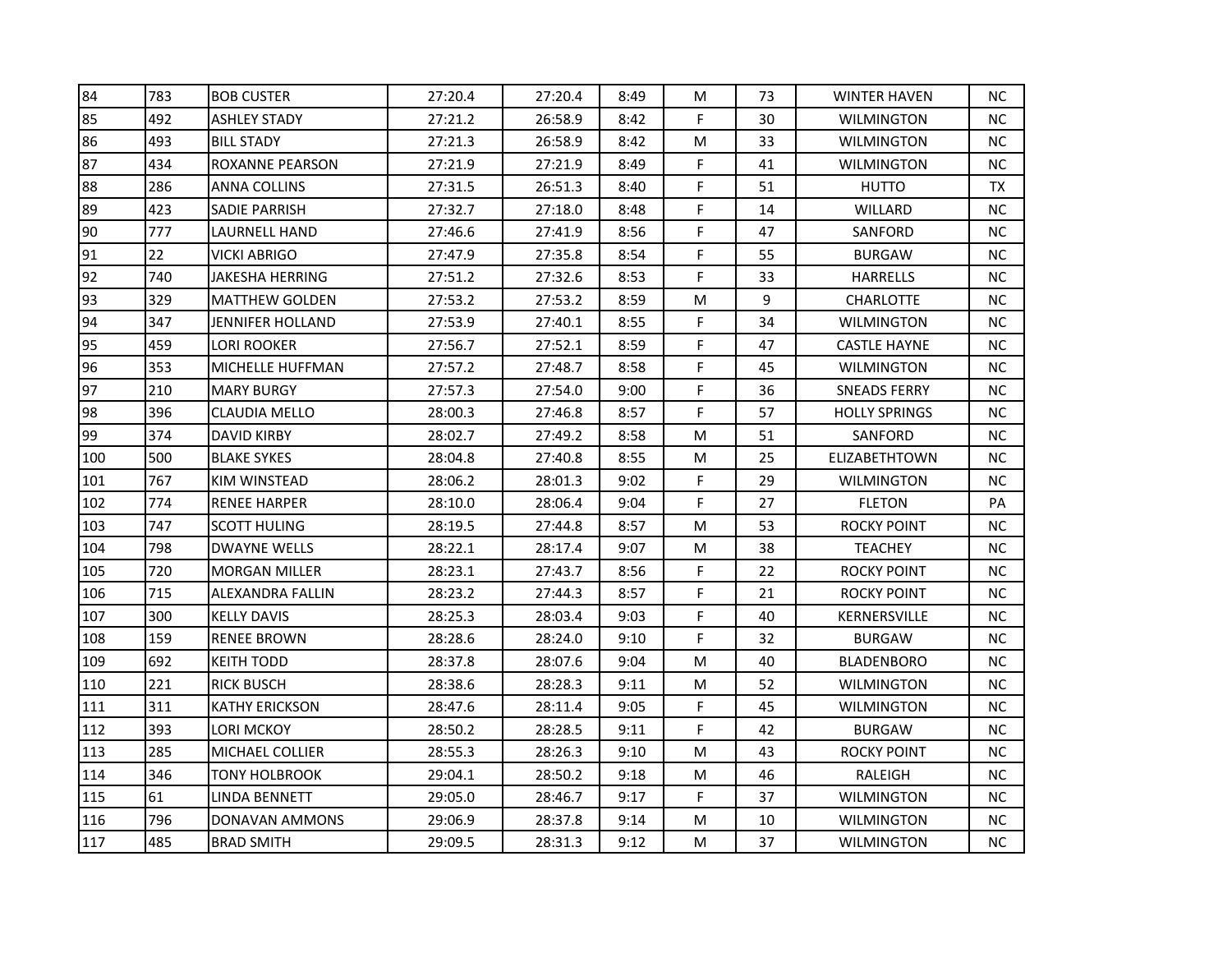| 118 | 81  | <b>GORDON BLACKWELL</b> | 29:14.3 | 29:00.9 | 9:21  | M  | 60 | <b>CASTLE HAYNE</b> | NC.       |
|-----|-----|-------------------------|---------|---------|-------|----|----|---------------------|-----------|
| 119 | 315 | <b>STEVEN EVERHART</b>  | 29:15.2 | 29:15.2 | 9:26  | M  | 67 | <b>WILMINGTON</b>   | NC.       |
| 120 | 973 | MAUREEN HIGGINS         | 29:15.5 | 29:01.7 | 9:22  | F. | 50 | <b>BURGAW</b>       | NC.       |
| 121 | 445 | <b>NATHAN REIG</b>      | 29:23.8 | 28:59.7 | 9:21  | M  | 13 | LELAND              | NC.       |
| 122 | 216 | ANDREA BUSCH            | 29:30.2 | 29:21.3 | 9:28  | F  | 44 | <b>WILMINGTON</b>   | NC.       |
| 123 | 498 | PETER SUMMERS           | 29:37.2 | 29:31.4 | 9:31  | M  | 50 | <b>BURGAW</b>       | NC.       |
| 124 | 497 | <b>JUDAH SUMMERS</b>    | 29:37.5 | 29:32.7 | 9:32  | M  | 10 | <b>BURGAW</b>       | NC.       |
| 125 | 756 | <b>ABIGAIL VOLZ</b>     | 29:39.4 | 29:35.4 | 9:33  | F  | 13 | <b>JACKSONVILLE</b> | NC.       |
| 126 | 390 | <b>JACKIE MASICH</b>    | 29:40.9 | 29:33.2 | 9:32  | F  | 47 | <b>TAWAS CITY</b>   | MI        |
| 127 | 417 | <b>MELISSA OLSON</b>    | 29:41.6 | 29:31.1 | 9:31  | F  | 42 | <b>WATHA</b>        | NC.       |
| 128 | 385 | LAURA LEONARD           | 29:44.1 | 29:26.1 | 9:30  | F  | 38 | <b>CLAYTON</b>      | NC.       |
| 129 | 425 | <b>CHRIS PEARCE</b>     | 29:44.3 | 29:37.3 | 9:33  | M  | 40 | <b>BURGAW</b>       | NC.       |
| 130 | 496 | <b>ERMILIA STOOPS</b>   | 29:49.8 | 29:49.8 | 9:37  | F  | 33 | HAMPSTEAD           | NC.       |
| 131 | 717 | <b>SUSAN HAUG</b>       | 29:52.6 | 28:55.7 | 9:20  | F  | 44 | <b>BURGAW</b>       | NC.       |
| 132 | 443 | LISA RECCHIA            | 30:05.7 | 29:53.5 | 9:38  | F  | 37 | <b>WILMINGTON</b>   | NC.       |
| 133 | 32  | LAUREN ANGWIN           | 30:08.2 | 29:37.0 | 9:33  | F  | 28 | WILMINGTON          | NC.       |
| 134 | 333 | <b>CHARLES GRIMES</b>   | 30:09.3 | 29:37.6 | 9:33  | M  | 32 | <b>WILMINGTON</b>   | NC.       |
| 135 | 348 | <b>BONNIE HOLMES</b>    | 30:11.1 | 30:02.1 | 9:41  | F  | 45 | <b>BURGAW</b>       | NC        |
| 136 | 963 | <b>PATRICIA SANCHEZ</b> | 30:28.2 | 29:49.2 | 9:37  | F  | 26 | MAGNOLIA            | NC.       |
| 137 | 769 | DAVID LONG              | 30:31.6 | 30:15.6 | 9:45  | M  | 42 | <b>BELVILLE</b>     | <b>NC</b> |
| 138 | 901 | RICHARD WEST            | 30:31.7 | 29:42.6 | 9:35  | M  | 31 | <b>RICHLANDS</b>    | NC.       |
| 139 | 382 | <b>JULIE LEE</b>        | 30:32.9 | 30:29.9 | 9:50  | F  | 37 | <b>CASTLE HAYNE</b> | NC.       |
| 140 | 739 | JILL CUMMINGS           | 30:37.5 | 30:19.2 | 9:47  | F  | 49 | <b>CASTLE HAYNE</b> | <b>NC</b> |
| 141 | 772 | <b>SARAH HAZLETT</b>    | 30:41.5 | 30:29.5 | 9:50  | F  | 33 | GARLAND             | <b>NC</b> |
| 142 | 924 | <b>TREY WEST</b>        | 30:43.8 | 29:54.1 | 9:39  | M  | 10 | RICHLANDS           | NC.       |
| 143 | 283 | <b>JANUARY CHADWICK</b> | 30:44.2 | 29:58.0 | 9:40  | F  | 38 | <b>BURGAW</b>       | NC.       |
| 144 | 466 | EVE ROWSHANAEE          | 30:47.3 | 30:28.5 | 9:50  | F  | 25 | <b>SMITHFIELD</b>   | NC.       |
| 145 | 467 | <b>MARY ROWSHANAEE</b>  | 30:47.7 | 30:27.8 | 9:49  | F  | 60 | <b>SMITHFIELD</b>   | NC.       |
| 146 | 415 | <b>JERRY NORRIS</b>     | 30:57.6 | 30:35.1 | 9:52  | M  | 43 | WILMINGTON          | NC.       |
| 147 | 964 | <b>SARAH FLORES</b>     | 31:00.2 | 30:21.7 | 9:47  | F  | 16 | MAGNOLIA            | NC.       |
| 148 | 741 | <b>BETH SMITH</b>       | 31:01.1 | 30:57.8 | 9:59  | F  | 51 | <b>CASTLE HAYNE</b> | NC.       |
| 149 | 781 | <b>SCOTT BURCHETTE</b>  | 31:23.8 | 31:07.0 | 10:02 | M  | 49 | <b>WHITEVILLE</b>   | NC.       |
| 150 | 957 | <b>WENDY WOOTEN</b>     | 31:32.8 | 31:14.8 | 10:05 | F  | 38 | RALEIGH             | NC        |
| 151 | 426 | <b>COLLIN PEARCE</b>    | 31:36.9 | 31:29.8 | 10:09 | М  | 6  | <b>BURGAW</b>       | NC.       |
|     |     |                         |         |         |       |    |    |                     |           |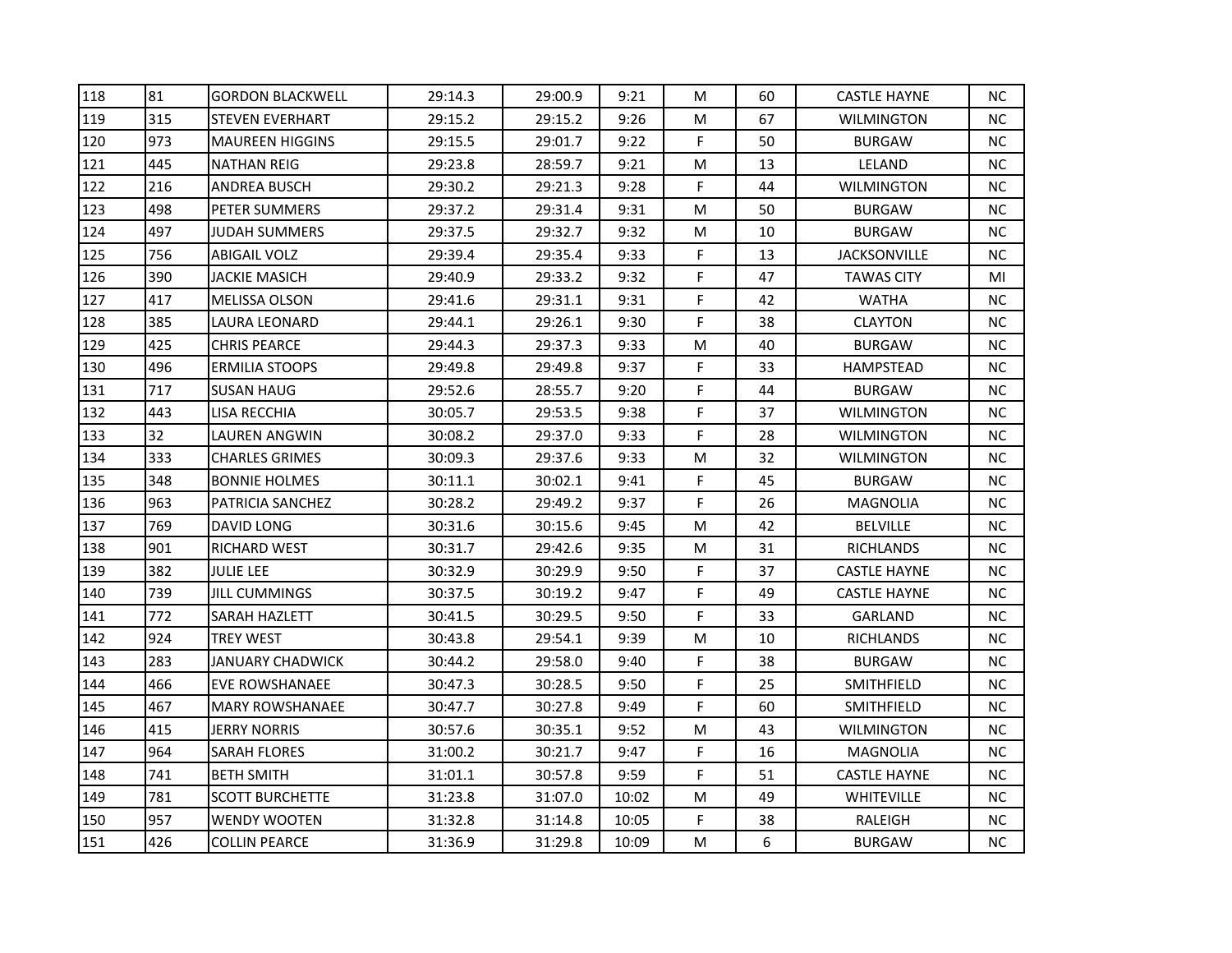| 152<br>429<br><b>ETHAN PEARCE</b><br>31:37.9<br>31:30.7<br>10:10<br>M<br>13<br>449<br>153<br>31:40.5<br>31:15.3<br>10:05<br>31<br><b>GRANT RIVENBARK</b><br>M<br>154<br>F<br>938<br>53<br>31:40.6<br>31:12.8<br>10:04<br>AMI WILBUR<br>F<br>155<br>411<br>31:41.0<br>31:04.3<br>10:01<br>41<br><b>KELLY MOULTON</b><br>F.<br>156<br>935<br>53<br>31:41.6<br>31:12.4<br>10:04<br>SONJA WHITMAN<br>157<br>797<br>31:44.2<br>31:14.3<br>10<br><b>ISSAC WOODCOCK</b><br>10:05<br>M<br>719<br>F.<br>158<br>31:44.3<br>31:06.6<br>VICTORIA MCNALLY<br>10:02<br>26<br>159<br>330<br>31:45.8<br>M<br>13<br><b>MICHAEL GOLDEN</b><br>31:46.4<br>10:15<br>160<br>714<br>F<br>31:52.3<br>31:13.5<br>10:04<br>23<br><b>VICTORIA FALLIN</b><br>802<br>F<br>31:52.4<br>31:14.7<br>30<br>161<br><b>CRYSTAL MCDANIEL</b><br>10:05<br>F<br>162<br>686<br><b>DANIELLE THOMAS</b><br>31:56.5<br>31:28.0<br>10:09<br>40<br>163<br>439<br><b>DAVID POPULUS</b><br>31:56.6<br>30:56.6<br>9:59<br>M<br>46<br>164<br>367<br>32:01.8<br>M<br>41<br><b>AARON KASULIS</b><br>31:36.3<br>10:12<br>165<br>708<br>F<br>32:03.2<br>31:17.7<br>10:05<br>32<br><b>SHANNON LANNING</b><br>F.<br>803<br>166<br>32:04.9<br>31:50.4<br>37<br><b>MENDY BIANCO</b><br>10:16<br>F<br>167<br>31<br>32:05.0<br>31:51.6<br>40<br><b>MANDY ALLEN</b><br>10:16<br>F<br>168<br>441<br>32:06.0<br>31:51.3<br>10:16<br>38<br><b>APRIL RAMSEY</b><br>335<br>F<br>169<br>32:11.4<br>31:45.0<br>10:15<br>42<br><b>ANGIE GURGANUS</b><br>F<br>170<br>279<br>JO CASEY-SUMMERS<br>32:11.6<br>31:51.8<br>10:16<br>51<br>171<br>448<br>F<br>31:46.8<br>10:15<br>29<br><b>ANGELA RIVENBARK</b><br>32:12.0<br>F<br>351<br>172<br>31:56.7<br>VICTORIA HOUNSHEL<br>32:21.9<br>10:18<br>11<br>173<br>465<br>31:58.2<br><b>BRANDON ROWLETT</b><br>32:22.7<br>10:19<br>M<br>37<br>F.<br>324<br>174<br>LYDIA FURMAN<br>32:26.6<br>32:09.1<br>10:22<br>12<br>F.<br>175<br>758<br><b>KIMBERLY VOLZ</b><br>32:35.9<br>32:31.5<br>10:29<br>43<br>F<br>176<br>298<br>10:33<br>31<br><b>CHANDI DAVIDSON</b><br>32:43.0<br>32:43.0<br>177<br>297<br>31:53.4<br><b>BILL DAVIDSON</b><br>32:43.3<br>10:17<br>M<br>63<br>178<br>282<br><b>JUSTIN CAZEAULT</b><br>32:53.9<br>32:14.1<br>10:24<br>M<br>39<br>295<br>179<br><b>JAVIER CUADRO</b><br>33:06.3<br>32:23.0<br>10:27<br>M<br>38<br>F.<br>180<br>294<br>37<br><b>ALIETTE CUADRO</b><br>33:06.5<br>32:22.5<br>10:26<br>F<br>464<br>45<br>181<br><b>AMY ROWLETT</b><br>33:08.2<br>33:08.2<br>10:41<br>F<br>182<br>442<br>29<br>33:08.3<br>32:39.3<br>10:32<br><b>KATE RANGEL</b><br>183<br>736<br>F<br><b>KENZIE WELLS</b><br>33:13.0<br>32:33.4<br>10:30<br>21<br>F<br>184<br>458<br><b>WANDY RODRIGUEZ</b><br>33:15.7<br>33:12.0<br>10:43<br>31 |  |  |  |  |                     |           |
|------------------------------------------------------------------------------------------------------------------------------------------------------------------------------------------------------------------------------------------------------------------------------------------------------------------------------------------------------------------------------------------------------------------------------------------------------------------------------------------------------------------------------------------------------------------------------------------------------------------------------------------------------------------------------------------------------------------------------------------------------------------------------------------------------------------------------------------------------------------------------------------------------------------------------------------------------------------------------------------------------------------------------------------------------------------------------------------------------------------------------------------------------------------------------------------------------------------------------------------------------------------------------------------------------------------------------------------------------------------------------------------------------------------------------------------------------------------------------------------------------------------------------------------------------------------------------------------------------------------------------------------------------------------------------------------------------------------------------------------------------------------------------------------------------------------------------------------------------------------------------------------------------------------------------------------------------------------------------------------------------------------------------------------------------------------------------------------------------------------------------------------------------------------------------------------------------------------------------------------------------------------------------------------------------------------------------------------------------------------------------------------------------------------------------------------------------------------------------------------------------------------------------------------------------------------------------------------------------------------------------------------------------------------------------------------------------------------------------|--|--|--|--|---------------------|-----------|
|                                                                                                                                                                                                                                                                                                                                                                                                                                                                                                                                                                                                                                                                                                                                                                                                                                                                                                                                                                                                                                                                                                                                                                                                                                                                                                                                                                                                                                                                                                                                                                                                                                                                                                                                                                                                                                                                                                                                                                                                                                                                                                                                                                                                                                                                                                                                                                                                                                                                                                                                                                                                                                                                                                                              |  |  |  |  | <b>BURGAW</b>       | <b>NC</b> |
|                                                                                                                                                                                                                                                                                                                                                                                                                                                                                                                                                                                                                                                                                                                                                                                                                                                                                                                                                                                                                                                                                                                                                                                                                                                                                                                                                                                                                                                                                                                                                                                                                                                                                                                                                                                                                                                                                                                                                                                                                                                                                                                                                                                                                                                                                                                                                                                                                                                                                                                                                                                                                                                                                                                              |  |  |  |  | <b>BURGAW</b>       | NC.       |
|                                                                                                                                                                                                                                                                                                                                                                                                                                                                                                                                                                                                                                                                                                                                                                                                                                                                                                                                                                                                                                                                                                                                                                                                                                                                                                                                                                                                                                                                                                                                                                                                                                                                                                                                                                                                                                                                                                                                                                                                                                                                                                                                                                                                                                                                                                                                                                                                                                                                                                                                                                                                                                                                                                                              |  |  |  |  | <b>WILMINGTON</b>   | NC        |
|                                                                                                                                                                                                                                                                                                                                                                                                                                                                                                                                                                                                                                                                                                                                                                                                                                                                                                                                                                                                                                                                                                                                                                                                                                                                                                                                                                                                                                                                                                                                                                                                                                                                                                                                                                                                                                                                                                                                                                                                                                                                                                                                                                                                                                                                                                                                                                                                                                                                                                                                                                                                                                                                                                                              |  |  |  |  | ROCKY POINT         | NC.       |
|                                                                                                                                                                                                                                                                                                                                                                                                                                                                                                                                                                                                                                                                                                                                                                                                                                                                                                                                                                                                                                                                                                                                                                                                                                                                                                                                                                                                                                                                                                                                                                                                                                                                                                                                                                                                                                                                                                                                                                                                                                                                                                                                                                                                                                                                                                                                                                                                                                                                                                                                                                                                                                                                                                                              |  |  |  |  | <b>PINK HILL</b>    | <b>NC</b> |
|                                                                                                                                                                                                                                                                                                                                                                                                                                                                                                                                                                                                                                                                                                                                                                                                                                                                                                                                                                                                                                                                                                                                                                                                                                                                                                                                                                                                                                                                                                                                                                                                                                                                                                                                                                                                                                                                                                                                                                                                                                                                                                                                                                                                                                                                                                                                                                                                                                                                                                                                                                                                                                                                                                                              |  |  |  |  | ROCKY POINT         | NC.       |
|                                                                                                                                                                                                                                                                                                                                                                                                                                                                                                                                                                                                                                                                                                                                                                                                                                                                                                                                                                                                                                                                                                                                                                                                                                                                                                                                                                                                                                                                                                                                                                                                                                                                                                                                                                                                                                                                                                                                                                                                                                                                                                                                                                                                                                                                                                                                                                                                                                                                                                                                                                                                                                                                                                                              |  |  |  |  | ROCKY POINT         | NC.       |
|                                                                                                                                                                                                                                                                                                                                                                                                                                                                                                                                                                                                                                                                                                                                                                                                                                                                                                                                                                                                                                                                                                                                                                                                                                                                                                                                                                                                                                                                                                                                                                                                                                                                                                                                                                                                                                                                                                                                                                                                                                                                                                                                                                                                                                                                                                                                                                                                                                                                                                                                                                                                                                                                                                                              |  |  |  |  | <b>CHARLOTTE</b>    | NC        |
|                                                                                                                                                                                                                                                                                                                                                                                                                                                                                                                                                                                                                                                                                                                                                                                                                                                                                                                                                                                                                                                                                                                                                                                                                                                                                                                                                                                                                                                                                                                                                                                                                                                                                                                                                                                                                                                                                                                                                                                                                                                                                                                                                                                                                                                                                                                                                                                                                                                                                                                                                                                                                                                                                                                              |  |  |  |  | <b>ROCKY POINT</b>  | NC.       |
|                                                                                                                                                                                                                                                                                                                                                                                                                                                                                                                                                                                                                                                                                                                                                                                                                                                                                                                                                                                                                                                                                                                                                                                                                                                                                                                                                                                                                                                                                                                                                                                                                                                                                                                                                                                                                                                                                                                                                                                                                                                                                                                                                                                                                                                                                                                                                                                                                                                                                                                                                                                                                                                                                                                              |  |  |  |  | <b>WILMINGTON</b>   | NC.       |
|                                                                                                                                                                                                                                                                                                                                                                                                                                                                                                                                                                                                                                                                                                                                                                                                                                                                                                                                                                                                                                                                                                                                                                                                                                                                                                                                                                                                                                                                                                                                                                                                                                                                                                                                                                                                                                                                                                                                                                                                                                                                                                                                                                                                                                                                                                                                                                                                                                                                                                                                                                                                                                                                                                                              |  |  |  |  | <b>WILMINGTON</b>   | NC.       |
|                                                                                                                                                                                                                                                                                                                                                                                                                                                                                                                                                                                                                                                                                                                                                                                                                                                                                                                                                                                                                                                                                                                                                                                                                                                                                                                                                                                                                                                                                                                                                                                                                                                                                                                                                                                                                                                                                                                                                                                                                                                                                                                                                                                                                                                                                                                                                                                                                                                                                                                                                                                                                                                                                                                              |  |  |  |  | <b>BURGAW</b>       | NC.       |
|                                                                                                                                                                                                                                                                                                                                                                                                                                                                                                                                                                                                                                                                                                                                                                                                                                                                                                                                                                                                                                                                                                                                                                                                                                                                                                                                                                                                                                                                                                                                                                                                                                                                                                                                                                                                                                                                                                                                                                                                                                                                                                                                                                                                                                                                                                                                                                                                                                                                                                                                                                                                                                                                                                                              |  |  |  |  | LELAND              | NC        |
|                                                                                                                                                                                                                                                                                                                                                                                                                                                                                                                                                                                                                                                                                                                                                                                                                                                                                                                                                                                                                                                                                                                                                                                                                                                                                                                                                                                                                                                                                                                                                                                                                                                                                                                                                                                                                                                                                                                                                                                                                                                                                                                                                                                                                                                                                                                                                                                                                                                                                                                                                                                                                                                                                                                              |  |  |  |  | WILLARD             | <b>NC</b> |
|                                                                                                                                                                                                                                                                                                                                                                                                                                                                                                                                                                                                                                                                                                                                                                                                                                                                                                                                                                                                                                                                                                                                                                                                                                                                                                                                                                                                                                                                                                                                                                                                                                                                                                                                                                                                                                                                                                                                                                                                                                                                                                                                                                                                                                                                                                                                                                                                                                                                                                                                                                                                                                                                                                                              |  |  |  |  | <b>BURGAW</b>       | NC.       |
|                                                                                                                                                                                                                                                                                                                                                                                                                                                                                                                                                                                                                                                                                                                                                                                                                                                                                                                                                                                                                                                                                                                                                                                                                                                                                                                                                                                                                                                                                                                                                                                                                                                                                                                                                                                                                                                                                                                                                                                                                                                                                                                                                                                                                                                                                                                                                                                                                                                                                                                                                                                                                                                                                                                              |  |  |  |  | <b>BURGAW</b>       | NC.       |
|                                                                                                                                                                                                                                                                                                                                                                                                                                                                                                                                                                                                                                                                                                                                                                                                                                                                                                                                                                                                                                                                                                                                                                                                                                                                                                                                                                                                                                                                                                                                                                                                                                                                                                                                                                                                                                                                                                                                                                                                                                                                                                                                                                                                                                                                                                                                                                                                                                                                                                                                                                                                                                                                                                                              |  |  |  |  | <b>BURGAW</b>       | NC.       |
|                                                                                                                                                                                                                                                                                                                                                                                                                                                                                                                                                                                                                                                                                                                                                                                                                                                                                                                                                                                                                                                                                                                                                                                                                                                                                                                                                                                                                                                                                                                                                                                                                                                                                                                                                                                                                                                                                                                                                                                                                                                                                                                                                                                                                                                                                                                                                                                                                                                                                                                                                                                                                                                                                                                              |  |  |  |  | WALLACE             | <b>NC</b> |
|                                                                                                                                                                                                                                                                                                                                                                                                                                                                                                                                                                                                                                                                                                                                                                                                                                                                                                                                                                                                                                                                                                                                                                                                                                                                                                                                                                                                                                                                                                                                                                                                                                                                                                                                                                                                                                                                                                                                                                                                                                                                                                                                                                                                                                                                                                                                                                                                                                                                                                                                                                                                                                                                                                                              |  |  |  |  | <b>BURGAW</b>       | <b>NC</b> |
|                                                                                                                                                                                                                                                                                                                                                                                                                                                                                                                                                                                                                                                                                                                                                                                                                                                                                                                                                                                                                                                                                                                                                                                                                                                                                                                                                                                                                                                                                                                                                                                                                                                                                                                                                                                                                                                                                                                                                                                                                                                                                                                                                                                                                                                                                                                                                                                                                                                                                                                                                                                                                                                                                                                              |  |  |  |  | <b>BURGAW</b>       | NC.       |
|                                                                                                                                                                                                                                                                                                                                                                                                                                                                                                                                                                                                                                                                                                                                                                                                                                                                                                                                                                                                                                                                                                                                                                                                                                                                                                                                                                                                                                                                                                                                                                                                                                                                                                                                                                                                                                                                                                                                                                                                                                                                                                                                                                                                                                                                                                                                                                                                                                                                                                                                                                                                                                                                                                                              |  |  |  |  | <b>BURGAW</b>       | <b>NC</b> |
|                                                                                                                                                                                                                                                                                                                                                                                                                                                                                                                                                                                                                                                                                                                                                                                                                                                                                                                                                                                                                                                                                                                                                                                                                                                                                                                                                                                                                                                                                                                                                                                                                                                                                                                                                                                                                                                                                                                                                                                                                                                                                                                                                                                                                                                                                                                                                                                                                                                                                                                                                                                                                                                                                                                              |  |  |  |  | <b>WILMINGTON</b>   | NC.       |
|                                                                                                                                                                                                                                                                                                                                                                                                                                                                                                                                                                                                                                                                                                                                                                                                                                                                                                                                                                                                                                                                                                                                                                                                                                                                                                                                                                                                                                                                                                                                                                                                                                                                                                                                                                                                                                                                                                                                                                                                                                                                                                                                                                                                                                                                                                                                                                                                                                                                                                                                                                                                                                                                                                                              |  |  |  |  | <b>ATKINSON</b>     | NC.       |
|                                                                                                                                                                                                                                                                                                                                                                                                                                                                                                                                                                                                                                                                                                                                                                                                                                                                                                                                                                                                                                                                                                                                                                                                                                                                                                                                                                                                                                                                                                                                                                                                                                                                                                                                                                                                                                                                                                                                                                                                                                                                                                                                                                                                                                                                                                                                                                                                                                                                                                                                                                                                                                                                                                                              |  |  |  |  | <b>JACKSONVILLE</b> | <b>NC</b> |
|                                                                                                                                                                                                                                                                                                                                                                                                                                                                                                                                                                                                                                                                                                                                                                                                                                                                                                                                                                                                                                                                                                                                                                                                                                                                                                                                                                                                                                                                                                                                                                                                                                                                                                                                                                                                                                                                                                                                                                                                                                                                                                                                                                                                                                                                                                                                                                                                                                                                                                                                                                                                                                                                                                                              |  |  |  |  | <b>BURGAW</b>       | NC.       |
|                                                                                                                                                                                                                                                                                                                                                                                                                                                                                                                                                                                                                                                                                                                                                                                                                                                                                                                                                                                                                                                                                                                                                                                                                                                                                                                                                                                                                                                                                                                                                                                                                                                                                                                                                                                                                                                                                                                                                                                                                                                                                                                                                                                                                                                                                                                                                                                                                                                                                                                                                                                                                                                                                                                              |  |  |  |  | <b>DURHAM</b>       | NC.       |
|                                                                                                                                                                                                                                                                                                                                                                                                                                                                                                                                                                                                                                                                                                                                                                                                                                                                                                                                                                                                                                                                                                                                                                                                                                                                                                                                                                                                                                                                                                                                                                                                                                                                                                                                                                                                                                                                                                                                                                                                                                                                                                                                                                                                                                                                                                                                                                                                                                                                                                                                                                                                                                                                                                                              |  |  |  |  | <b>WILMINGTON</b>   | NC.       |
|                                                                                                                                                                                                                                                                                                                                                                                                                                                                                                                                                                                                                                                                                                                                                                                                                                                                                                                                                                                                                                                                                                                                                                                                                                                                                                                                                                                                                                                                                                                                                                                                                                                                                                                                                                                                                                                                                                                                                                                                                                                                                                                                                                                                                                                                                                                                                                                                                                                                                                                                                                                                                                                                                                                              |  |  |  |  | <b>JACKSONVILLE</b> | NC.       |
|                                                                                                                                                                                                                                                                                                                                                                                                                                                                                                                                                                                                                                                                                                                                                                                                                                                                                                                                                                                                                                                                                                                                                                                                                                                                                                                                                                                                                                                                                                                                                                                                                                                                                                                                                                                                                                                                                                                                                                                                                                                                                                                                                                                                                                                                                                                                                                                                                                                                                                                                                                                                                                                                                                                              |  |  |  |  | <b>JACKSONVILLE</b> | NC.       |
|                                                                                                                                                                                                                                                                                                                                                                                                                                                                                                                                                                                                                                                                                                                                                                                                                                                                                                                                                                                                                                                                                                                                                                                                                                                                                                                                                                                                                                                                                                                                                                                                                                                                                                                                                                                                                                                                                                                                                                                                                                                                                                                                                                                                                                                                                                                                                                                                                                                                                                                                                                                                                                                                                                                              |  |  |  |  | <b>WILMINGTON</b>   | NC        |
|                                                                                                                                                                                                                                                                                                                                                                                                                                                                                                                                                                                                                                                                                                                                                                                                                                                                                                                                                                                                                                                                                                                                                                                                                                                                                                                                                                                                                                                                                                                                                                                                                                                                                                                                                                                                                                                                                                                                                                                                                                                                                                                                                                                                                                                                                                                                                                                                                                                                                                                                                                                                                                                                                                                              |  |  |  |  | <b>STAFFORD</b>     | VA        |
|                                                                                                                                                                                                                                                                                                                                                                                                                                                                                                                                                                                                                                                                                                                                                                                                                                                                                                                                                                                                                                                                                                                                                                                                                                                                                                                                                                                                                                                                                                                                                                                                                                                                                                                                                                                                                                                                                                                                                                                                                                                                                                                                                                                                                                                                                                                                                                                                                                                                                                                                                                                                                                                                                                                              |  |  |  |  | <b>ROCKY POINT</b>  | NC.       |
|                                                                                                                                                                                                                                                                                                                                                                                                                                                                                                                                                                                                                                                                                                                                                                                                                                                                                                                                                                                                                                                                                                                                                                                                                                                                                                                                                                                                                                                                                                                                                                                                                                                                                                                                                                                                                                                                                                                                                                                                                                                                                                                                                                                                                                                                                                                                                                                                                                                                                                                                                                                                                                                                                                                              |  |  |  |  | <b>RICHLANDS</b>    | NC        |
| 185<br>372<br>33:22.3<br>М<br>16<br><b>BRAEDEN KELLEY</b><br>32:44.6<br>10:34                                                                                                                                                                                                                                                                                                                                                                                                                                                                                                                                                                                                                                                                                                                                                                                                                                                                                                                                                                                                                                                                                                                                                                                                                                                                                                                                                                                                                                                                                                                                                                                                                                                                                                                                                                                                                                                                                                                                                                                                                                                                                                                                                                                                                                                                                                                                                                                                                                                                                                                                                                                                                                                |  |  |  |  | <b>BEULAVILLE</b>   | NC.       |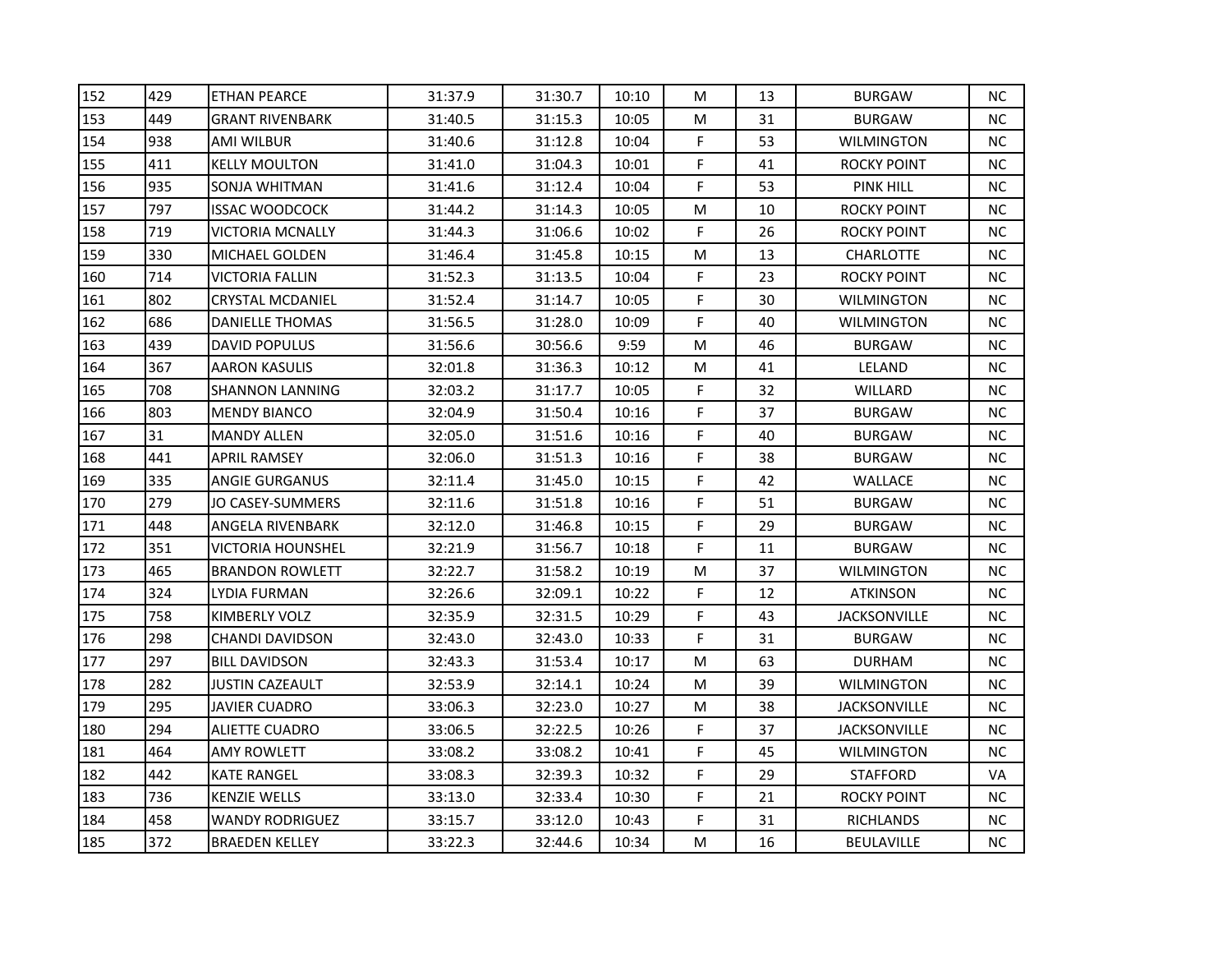| 186 | 322 | <b>TABITHA FOWLER</b>     | 33:22.5 | 32:45.7 | 10:34 | F           | 28 | WILMINGTON        | NC. |
|-----|-----|---------------------------|---------|---------|-------|-------------|----|-------------------|-----|
| 187 | 488 | <b>MORGAN SNEEDEN</b>     | 33:22.7 | 33:07.4 | 10:41 | F           | 15 | <b>WILMINGTON</b> | NC. |
| 188 | 474 | ANGELA SAWYER             | 33:23.1 | 33:23.1 | 10:46 | F           | 43 | <b>WILMINGTON</b> | NC. |
| 189 | 358 | DALLAS JAMES              | 33:25.5 | 32:41.2 | 10:33 | M           | 9  | ROSE HILL         | NC. |
| 190 | 350 | <b>DEBBIE HORNE</b>       | 33:30.7 | 33:18.4 | 10:45 | F           | 53 | <b>CLINTON</b>    | NC. |
| 191 | 478 | <b>TIM SCHWARZ</b>        | 33:32.0 | 32:57.8 | 10:38 | М           | 33 | <b>BURGAW</b>     | NC. |
| 192 | 364 | <b>TERRI JOHNSON</b>      | 33:37.5 | 33:09.5 | 10:42 | F           | 41 | LELAND            | NC. |
| 193 | 416 | <b>WENDY NORRIS</b>       | 33:40.3 | 33:40.3 | 10:52 | $\mathsf F$ | 41 | WILMINGTON        | NC. |
| 194 | 941 | <b>DEANA WILLIAMS</b>     | 33:40.5 | 33:28.5 | 10:48 | F           | 40 | <b>BURGAW</b>     | NC. |
| 195 | 694 | <b>NAOMI TUCCI</b>        | 33:41.9 | 33:31.3 | 10:49 | F           | 24 | WILMINGTON        | NC. |
| 196 | 470 | <b>JACK SALENE</b>        | 33:42.5 | 33:19.8 | 10:45 | М           | 8  | HAMPSTEAD         | NC. |
| 197 | 262 | <b>JONATHAN CARROLL</b>   | 33:42.5 | 33:31.8 | 10:49 | M           | 28 | WILMINGTON        | NC. |
| 198 | 762 | <b>GRACYN DWYER</b>       | 33:43.9 | 33:41.6 | 10:52 | F.          | 11 | WILMINGTON        | NC. |
| 199 | 291 | <b>MELISSA COWAN</b>      | 33:48.8 | 33:39.1 | 10:51 | F           | 43 | WILMINGTON        | NC. |
| 200 | 763 | <b>JOYLYN NEWLIN</b>      | 33:49.4 | 33:46.8 | 10:54 | F           | 13 | <b>WILMINGTON</b> | NC. |
| 201 | 337 | <b>MORGAN HANSEN</b>      | 33:49.6 | 33:19.6 | 10:45 | М           | 11 | <b>BURGAW</b>     | NC. |
| 202 | 432 | <b>SUE PEARCE</b>         | 33:58.8 | 33:20.6 | 10:45 | F           | 60 | ROCKY POINT       | NC. |
| 203 | 234 | ELIZABETH BUTRIM          | 34:01.3 | 33:53.9 | 10:56 | F           | 50 | <b>BURGAW</b>     | NC  |
| 204 | 112 | JONATHAN BROOKS           | 34:01.6 | 33:32.1 | 10:49 | М           | 40 | KENANSVILLE       | NC. |
| 205 | 440 | JENNIFER PULLUM           | 34:03.2 | 33:37.2 | 10:51 | F           | 55 | <b>WILMINGTON</b> | NC. |
| 206 | 706 | <b>SHERRY SANDERSON</b>   | 34:05.7 | 33:54.6 | 10:56 | F           | 33 | <b>BURGAW</b>     | NC. |
| 207 | 352 | <b>MARY ALICE HUDSON</b>  | 34:15.0 | 33:34.7 | 10:50 | F           | 51 | WILMINGTON        | NC. |
| 208 | 799 | <b>MELISSA DEAL</b>       | 34:21.0 | 33:56.3 | 10:57 | F           | 29 | <b>WILMINGTON</b> | NC. |
| 209 | 336 | JENNIFER HANSEN           | 34:23.4 | 33:54.1 | 10:56 | F           | 44 | <b>BURGAW</b>     | NC. |
| 210 | 304 | NICCOYA DOBSON            | 34:25.6 | 34:08.6 | 11:01 | F           | 28 | MAGNOLIA          | NC. |
| 211 | 394 | DAVID MCLAUGHLIN          | 34:28.7 | 34:28.7 | 11:07 | М           | 48 | <b>CREEDMOOR</b>  | NC. |
| 212 | 395 | <b>JESSICA MCLAUGHLIN</b> | 34:29.3 | 33:53.8 | 10:56 | F           | 39 | <b>CREEDMOOR</b>  | NC. |
| 213 | 748 | <b>TYLER PUGH</b>         | 34:30.6 | 33:59.6 | 10:58 | M           | 19 | <b>BURGAW</b>     | NC. |
| 214 | 749 | <b>AIDEN MURRAY</b>       | 34:30.7 | 34:00.3 | 10:58 | M           | 8  | <b>BURGAW</b>     | NC. |
| 215 | 481 | <b>CURT SIMPSON</b>       | 34:40.5 | 34:17.6 | 11:04 | M           | 45 | WALLACE           | NC. |
| 216 | 472 | KIM SALENE                | 34:50.9 | 34:27.0 | 11:07 | F           | 45 | HAMPSTEAD         | NC. |
| 217 | 208 | <b>FLOYD BULLOCK</b>      | 34:52.5 | 34:28.3 | 11:07 | M           | 54 | <b>IVANHOE</b>    | NC. |
| 218 | 690 | <b>TAMMY THORNTON</b>     | 34:52.6 | 34:46.6 | 11:13 | F           | 42 | <b>CLINTON</b>    | NC. |
| 219 | 59  | <b>KYLE BECHER</b>        | 34:59.8 | 33:53.8 | 10:56 | М           | 33 | WALLACE           | NC. |
|     |     |                           |         |         |       |             |    |                   |     |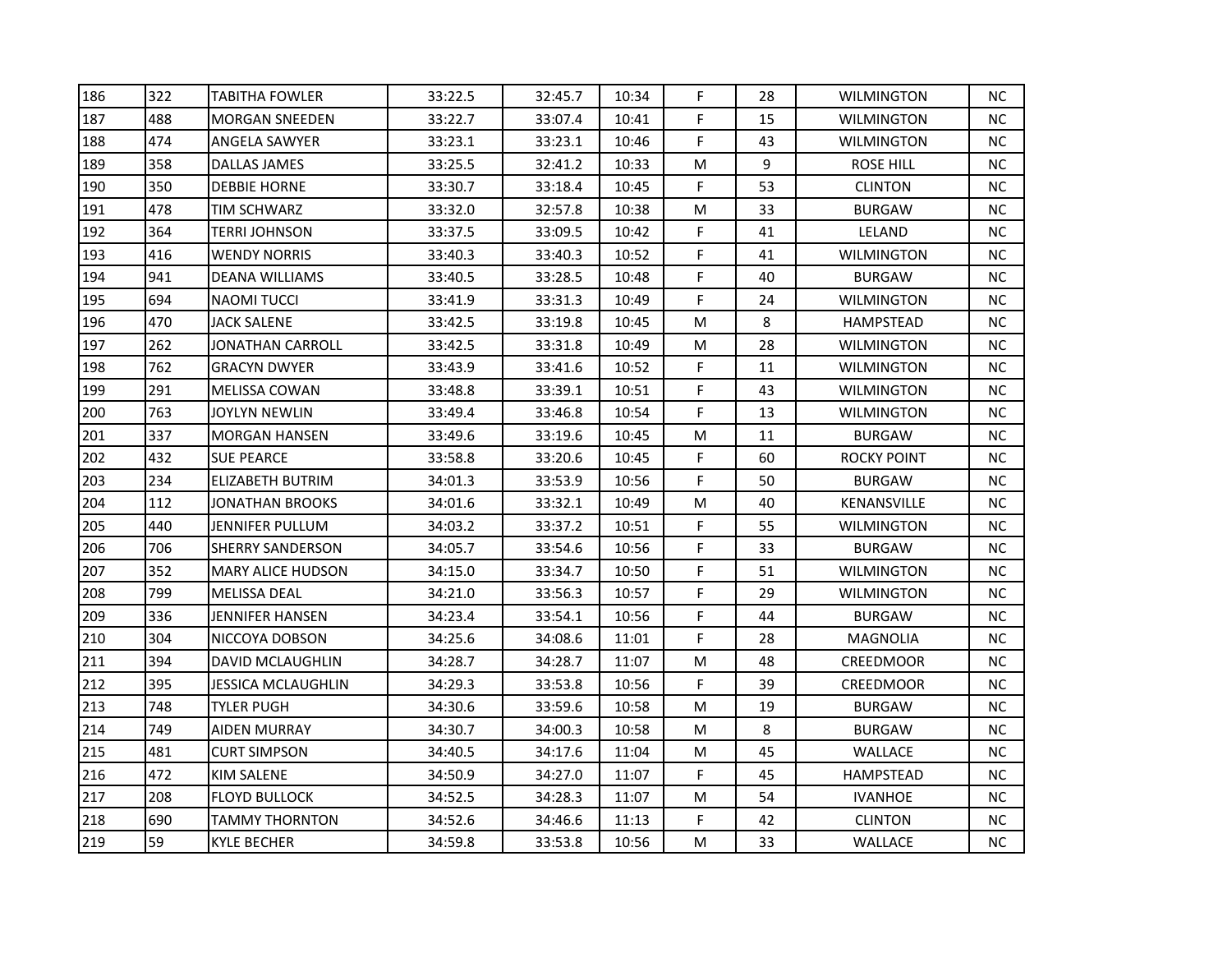| 220 | 57  | <b>BRITANI BECHER</b>      | 34:59.9 | 33:54.4 | 10:56 | F  | 30 | <b>WALLACE</b>        | NC.       |
|-----|-----|----------------------------|---------|---------|-------|----|----|-----------------------|-----------|
| 221 | 713 | <b>CAMERON BENTON</b>      | 35:01.1 | 34:21.8 | 11:05 | M  | 22 | <b>ROCKY POINT</b>    | NC.       |
| 222 | 961 | <b>STEPHANIE YOUNG</b>     | 35:03.2 | 34:45.7 | 11:13 | F. | 27 | <b>CURRIE</b>         | NC.       |
| 223 | 284 | ANGELA COLLIER             | 35:07.1 | 35:07.1 | 11:20 | F  | 43 | <b>ROCKY POINT</b>    | NC.       |
| 224 | 428 | DYLAN PEARCE               | 35:12.5 | 35:05.2 | 11:19 | M  | 13 | <b>BURGAW</b>         | NC.       |
| 225 | 457 | <b>BARBARA ROCCO</b>       | 35:17.1 | 34:42.6 | 11:12 | F  | 52 | LAWRENCEVILLE         | GA        |
| 226 | 780 | <b>REBECCA SITTON</b>      | 35:19.2 | 34:42.7 | 11:12 | F  | 42 | SMITHFIELD            | NC.       |
| 227 | 691 | <b>MALISA TIDWELL</b>      | 35:21.0 | 35:21.0 | 11:24 | F  | 40 | <b>FREDERICKSBURG</b> | VA        |
| 228 | 976 | <b>DAVID MARSHBURN</b>     | 35:29.5 | 35:03.4 | 11:18 | M  | 12 | <b>BURGAW</b>         | NC.       |
| 229 | 381 | <b>CRYSTAL LANIER</b>      | 35:38.2 | 35:18.7 | 11:23 | F  | 33 | BEULAVILLE            | NC.       |
| 230 | 288 | ANGIE CONN                 | 35:40.0 | 35:20.5 | 11:24 | F  | 36 | <b>BEAUFORT</b>       | SC        |
| 231 | 450 | <b>MATTHEW RIVENBARK</b>   | 35:46.2 | 35:00.4 | 11:17 | M  | 23 | <b>WALLACE</b>        | NC        |
| 232 | 389 | <b>ALICIA MARTINEZ</b>     | 35:47.8 | 34:47.8 | 11:13 | F  | 27 | MAGNOLIA              | NC.       |
| 233 | 377 | <b>GABI LAMONTE WOOTEN</b> | 35:49.8 | 35:08.2 | 11:20 | F  | 32 | <b>CAROLINA BEACH</b> | NC.       |
| 234 | 313 | <b>MATTHEW EVANS</b>       | 35:51.3 | 35:03.3 | 11:18 | M  | 41 | <b>CAMP LEJUENE</b>   | <b>NC</b> |
| 235 | 978 | ALBERT COTTLE              | 36:11.0 | 35:34.1 | 11:28 | M  | 38 | WILMINGTON            | NC.       |
| 236 | 463 | <b>ROBERT ROSS</b>         | 36:11.1 | 35:34.7 | 11:28 | M  | 38 | LELEAD                | NC        |
| 237 | 408 | <b>CHRISTOPHER MOORE</b>   | 36:20.7 | 36:04.0 | 11:38 | M  | 35 | <b>CASTLE HAYNE</b>   | NC        |
| 238 | 292 | THERESA COZART             | 36:24.0 | 36:24.0 | 11:45 | F  | 47 | <b>WILMINGTON</b>     | NC.       |
| 239 | 750 | JEREMY BRITT               | 36:30.4 | 36:04.6 | 11:38 | М  | 38 | <b>BURGAW</b>         | <b>NC</b> |
| 240 | 386 | LINDA LONGLEY              | 36:44.8 | 36:28.7 | 11:46 | F  | 66 | <b>BURGAW</b>         | NC.       |
| 241 | 759 | <b>ANDREA RHOADS</b>       | 36:53.7 | 36:45.2 | 11:51 | F  | 51 | <b>GOLDSBORO</b>      | NC.       |
| 242 | 494 | <b>KELLY STADY</b>         | 37:04.6 | 36:27.8 | 11:45 | F  | 36 | LELAND                | <b>NC</b> |
| 243 | 369 | KIM KEATON                 | 37:06.5 | 36:38.2 | 11:49 | F  | 32 | <b>PIKETON</b>        | OH        |
| 244 | 779 | <b>MORGAN HEATH</b>        | 37:11.0 | 36:28.3 | 11:46 | F  | 33 | <b>WILMINGTON</b>     | NC.       |
| 245 | 800 | JAMIE KARASZEWSKI          | 37:16.4 | 36:59.4 | 11:56 | F  | 12 | <b>HOLLY RIDGE</b>    | NC.       |
| 246 | 784 | MICHELLE SMITH             | 37:38.5 | 37:18.7 | 12:02 | F  | 39 | <b>JACKSONVILLE</b>   | NC.       |
| 247 | 785 | <b>KELLEY SIBOUN</b>       | 37:38.7 | 37:22.9 | 12:03 | F  | 38 | RICHLANDS             | NC.       |
| 248 | 495 | <b>LAWRENCE STEED</b>      | 37:38.8 | 36:49.5 | 11:53 | M  | 65 |                       |           |
| 249 | 379 | TRICIA LANCASTER           | 37:42.6 | 36:51.6 | 11:53 | F  | 46 | <b>WILMINGTON</b>     | NC.       |
| 250 | 378 | JIM LANCASTER              | 37:42.7 | 36:51.6 | 11:53 | M  | 53 | WILMINGTON            | NC.       |
| 251 | 312 | <b>MARILYN EVANS</b>       | 37:55.5 | 37:00.9 | 11:56 | F  | 28 | <b>CAMP LEJUENE</b>   | NC.       |
| 252 | 477 | AMANDA SCHWARZ             | 38:03.8 | 37:33.1 | 12:07 | F  | 34 | <b>BURGAW</b>         | NC        |
| 253 | 422 | <b>DIANE PARRISH</b>       | 38:04.9 | 37:31.9 | 12:06 | F. | 46 | WILLARD               | NC.       |
|     |     |                            |         |         |       |    |    |                       |           |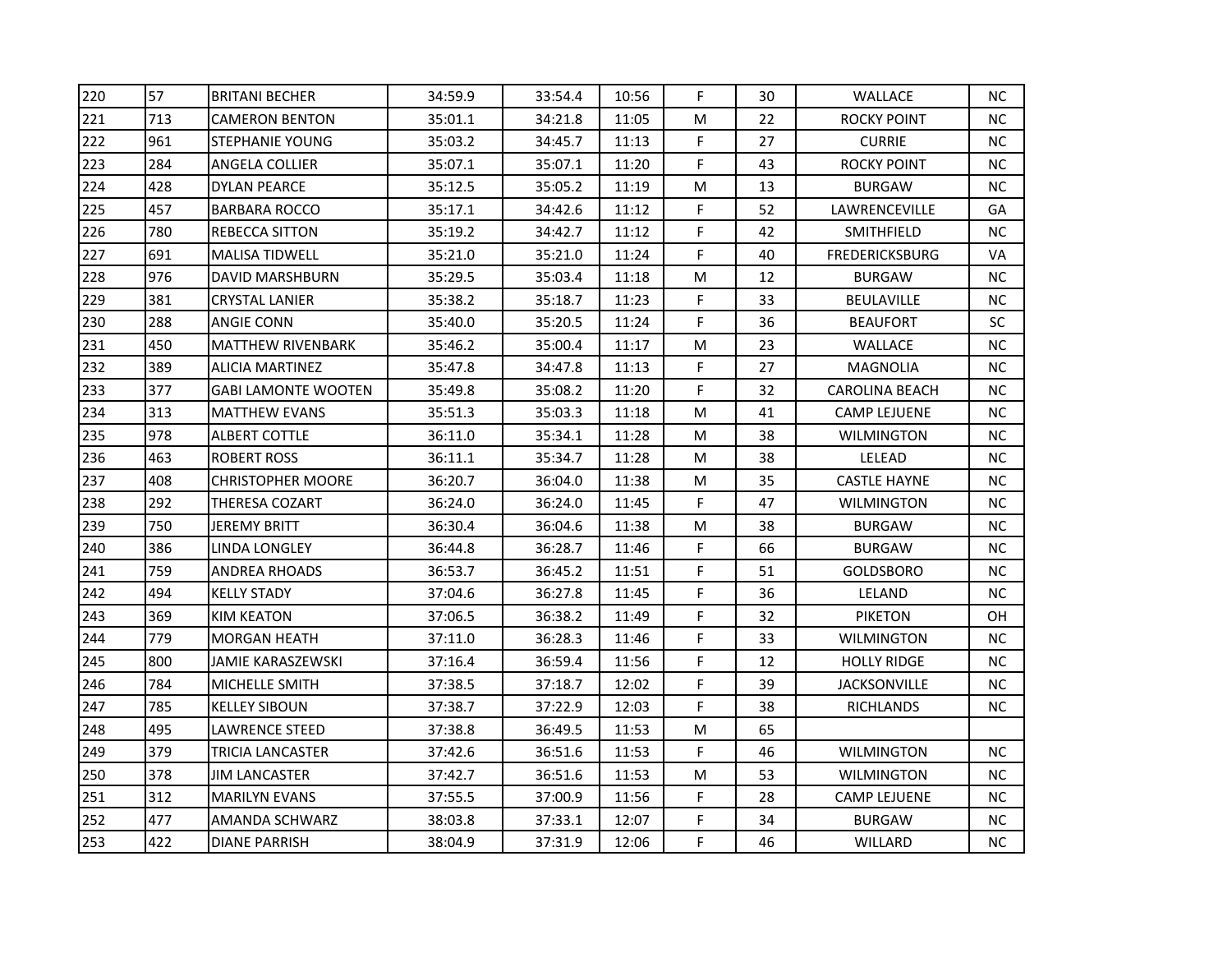| 254<br>290<br>F<br><b>VERA COOMBS</b><br>38:12.2<br>37:49.4<br>12:12<br>37<br><b>WALLACE</b><br>255<br>375<br>F.<br><b>DENISE KIRBY</b><br>38:16.3<br>37:44.3<br>12:10<br>47<br>SANFORD<br>F.<br>256<br>438<br>9<br><b>LIBBY PLASKY</b><br>38:18.7<br>37:51.6<br>12:13<br>F<br>257<br>437<br>12:13<br>41<br><b>LESLIE PLASKY</b><br>38:18.8<br>37:52.1<br>F<br>258<br>220<br>38:26.2<br>12:24<br>14<br>KINSEY BUSCH<br>38:35.4<br>259<br>373<br>F<br><b>JUDY KIERNAN</b><br>38:48.1<br>38:26.1<br>12:24<br>75<br>F<br>925<br>260<br><b>MADALYN WHITE</b><br>38:51.0<br>38:51.0<br>12:32<br>11<br><b>CURRIE</b><br>F<br>786<br>261<br>38:52.4<br>38:31.0<br>33<br>BEULAVILLE<br><b>MARION STRELKE</b><br>12:25<br>F<br>262<br>934<br>38:34.4<br>12:26<br>45<br><b>CURRIE</b><br>MICHELLE WHITE<br>38:55.3<br>334<br>F<br>263<br>39:01.3<br>38:32.9<br>12:26<br>52<br>STEDMAN<br>LINDA GUEDALIA<br>F<br>264<br>316<br>39:02.8<br>38:35.1<br>12:27<br>45<br><b>MELODY FARNHAM</b><br>F<br>265<br>693<br>38:39.7<br>25<br><b>SAMANTHA TRETO</b><br>39:11.6<br>12:28<br>WILLARD<br>F<br>266<br>487<br>35<br>39:13.2<br>38:42.3<br>12:29<br><b>OAK ISLAND</b><br><b>ROBERTA SMYLA</b><br>267<br>F<br>261<br>12:31<br>33<br>39:20.3<br>38:47.5<br><b>CLINTON</b><br>ALISON CARR<br>268<br>480<br><b>BILL SHOBER</b><br>39:22.0<br>39:04.7<br>12:36<br>M<br>71<br>F<br>269<br>732<br>PATRICIA PALMER<br>39:22.1<br>38:39.6<br>12:28<br>40<br><b>BURGAW</b><br>51<br>F<br>270<br>38:50.9<br><b>BRITTNEY BARNES</b><br>39:23.0<br>12:32<br>23<br>303<br>271<br><b>GREG DION</b><br>39:40.1<br>M<br>68<br>39:46.2<br>12:48<br>HAMPSTEAD<br>272<br>738<br><b>SAMMY WELLS</b><br>39:48.1<br>39:07.7<br>12:37<br>M<br>48<br>453<br>273<br>13<br><b>BREYER ROBERTS</b><br>39:49.0<br>39:07.4<br>12:37<br>M<br><b>BURGAW</b><br>274<br>955<br>F<br>39:54.4<br>39:18.9<br>32<br><b>ANNIE WOODRUFF</b><br>12:41<br>PINEHURST<br>275<br>296<br>F<br><b>AMANDA DANIELSON</b><br>40:00.2<br>39:24.6<br>12:43<br>35<br>276<br>790<br><b>ROSS DOHLEN</b><br>40:25.9<br>39:54.0<br>80<br>12:52<br>M<br>F<br>277<br>801<br><b>CAT SAULY</b><br>40:26.8<br>39:55.2<br>12:53<br>35<br>278<br>F.<br>401<br>39:51.6<br>12:51<br>51<br><b>ANDREA MILMAN</b><br>40:43.2<br>LELAND<br>F<br>279<br>380<br>NICOLE LANE<br>40:56.0<br>40:18.2<br>13:00<br>42<br><b>BEULAVILLE</b><br>37<br>F<br>280<br>41:20.5<br>40:33.0<br>13:05<br>57<br>STATESVILLE<br><b>CYNTHIA ATKINS</b><br>451<br>F<br>281<br><b>SUSAN RIVENBARK</b><br>41:25.4<br>40:39.9<br>13:07<br>46<br>WALLACE<br>F.<br>282<br>704<br><b>KIMBERLY HARRELL</b><br>41:57.0<br>41:11.8<br>13:17<br>45<br><b>STATESVILLE</b><br>F<br>283<br>469<br>62<br>42:09.6<br>41:39.6<br>13:26<br><b>BURGAW</b><br><b>DEBBIE RUDDELL</b><br>F<br>284<br>407<br>42:11.6<br>41:50.9<br>13:30<br>65<br><b>BURGAW</b><br><b>CAROLYN MOORE</b><br>285<br>345<br>41:50.7<br>F<br><b>TERRY HILL</b><br>42:11.7<br>13:30<br>51<br><b>BURGAW</b><br>F<br>286<br>716<br>9<br><b>PAIS HAUG</b><br>42:14.8<br>41:47.5<br>13:29<br><b>BURGAW</b><br>287<br>9<br>697<br><b>JAMIE VINCENT</b><br>М<br>42:17.9<br>41:33.0<br>13:24 |  |  |  |  |                     |           |
|----------------------------------------------------------------------------------------------------------------------------------------------------------------------------------------------------------------------------------------------------------------------------------------------------------------------------------------------------------------------------------------------------------------------------------------------------------------------------------------------------------------------------------------------------------------------------------------------------------------------------------------------------------------------------------------------------------------------------------------------------------------------------------------------------------------------------------------------------------------------------------------------------------------------------------------------------------------------------------------------------------------------------------------------------------------------------------------------------------------------------------------------------------------------------------------------------------------------------------------------------------------------------------------------------------------------------------------------------------------------------------------------------------------------------------------------------------------------------------------------------------------------------------------------------------------------------------------------------------------------------------------------------------------------------------------------------------------------------------------------------------------------------------------------------------------------------------------------------------------------------------------------------------------------------------------------------------------------------------------------------------------------------------------------------------------------------------------------------------------------------------------------------------------------------------------------------------------------------------------------------------------------------------------------------------------------------------------------------------------------------------------------------------------------------------------------------------------------------------------------------------------------------------------------------------------------------------------------------------------------------------------------------------------------------------------------------------------------------------------------------------------------------------------------------------------------------------------------------------------------------------------------------------------------------------------------------------------------------------------------------------------------------------------------------------------------------------------------------------------------------------|--|--|--|--|---------------------|-----------|
|                                                                                                                                                                                                                                                                                                                                                                                                                                                                                                                                                                                                                                                                                                                                                                                                                                                                                                                                                                                                                                                                                                                                                                                                                                                                                                                                                                                                                                                                                                                                                                                                                                                                                                                                                                                                                                                                                                                                                                                                                                                                                                                                                                                                                                                                                                                                                                                                                                                                                                                                                                                                                                                                                                                                                                                                                                                                                                                                                                                                                                                                                                                                  |  |  |  |  |                     | NC.       |
|                                                                                                                                                                                                                                                                                                                                                                                                                                                                                                                                                                                                                                                                                                                                                                                                                                                                                                                                                                                                                                                                                                                                                                                                                                                                                                                                                                                                                                                                                                                                                                                                                                                                                                                                                                                                                                                                                                                                                                                                                                                                                                                                                                                                                                                                                                                                                                                                                                                                                                                                                                                                                                                                                                                                                                                                                                                                                                                                                                                                                                                                                                                                  |  |  |  |  |                     | NC.       |
|                                                                                                                                                                                                                                                                                                                                                                                                                                                                                                                                                                                                                                                                                                                                                                                                                                                                                                                                                                                                                                                                                                                                                                                                                                                                                                                                                                                                                                                                                                                                                                                                                                                                                                                                                                                                                                                                                                                                                                                                                                                                                                                                                                                                                                                                                                                                                                                                                                                                                                                                                                                                                                                                                                                                                                                                                                                                                                                                                                                                                                                                                                                                  |  |  |  |  | <b>WILMINGTON</b>   | NC.       |
|                                                                                                                                                                                                                                                                                                                                                                                                                                                                                                                                                                                                                                                                                                                                                                                                                                                                                                                                                                                                                                                                                                                                                                                                                                                                                                                                                                                                                                                                                                                                                                                                                                                                                                                                                                                                                                                                                                                                                                                                                                                                                                                                                                                                                                                                                                                                                                                                                                                                                                                                                                                                                                                                                                                                                                                                                                                                                                                                                                                                                                                                                                                                  |  |  |  |  | <b>WILMINGTON</b>   | NC.       |
|                                                                                                                                                                                                                                                                                                                                                                                                                                                                                                                                                                                                                                                                                                                                                                                                                                                                                                                                                                                                                                                                                                                                                                                                                                                                                                                                                                                                                                                                                                                                                                                                                                                                                                                                                                                                                                                                                                                                                                                                                                                                                                                                                                                                                                                                                                                                                                                                                                                                                                                                                                                                                                                                                                                                                                                                                                                                                                                                                                                                                                                                                                                                  |  |  |  |  | WILMINGTON          | NC.       |
|                                                                                                                                                                                                                                                                                                                                                                                                                                                                                                                                                                                                                                                                                                                                                                                                                                                                                                                                                                                                                                                                                                                                                                                                                                                                                                                                                                                                                                                                                                                                                                                                                                                                                                                                                                                                                                                                                                                                                                                                                                                                                                                                                                                                                                                                                                                                                                                                                                                                                                                                                                                                                                                                                                                                                                                                                                                                                                                                                                                                                                                                                                                                  |  |  |  |  | <b>WILMINGTON</b>   | NC.       |
|                                                                                                                                                                                                                                                                                                                                                                                                                                                                                                                                                                                                                                                                                                                                                                                                                                                                                                                                                                                                                                                                                                                                                                                                                                                                                                                                                                                                                                                                                                                                                                                                                                                                                                                                                                                                                                                                                                                                                                                                                                                                                                                                                                                                                                                                                                                                                                                                                                                                                                                                                                                                                                                                                                                                                                                                                                                                                                                                                                                                                                                                                                                                  |  |  |  |  |                     | NC.       |
|                                                                                                                                                                                                                                                                                                                                                                                                                                                                                                                                                                                                                                                                                                                                                                                                                                                                                                                                                                                                                                                                                                                                                                                                                                                                                                                                                                                                                                                                                                                                                                                                                                                                                                                                                                                                                                                                                                                                                                                                                                                                                                                                                                                                                                                                                                                                                                                                                                                                                                                                                                                                                                                                                                                                                                                                                                                                                                                                                                                                                                                                                                                                  |  |  |  |  |                     | NC.       |
|                                                                                                                                                                                                                                                                                                                                                                                                                                                                                                                                                                                                                                                                                                                                                                                                                                                                                                                                                                                                                                                                                                                                                                                                                                                                                                                                                                                                                                                                                                                                                                                                                                                                                                                                                                                                                                                                                                                                                                                                                                                                                                                                                                                                                                                                                                                                                                                                                                                                                                                                                                                                                                                                                                                                                                                                                                                                                                                                                                                                                                                                                                                                  |  |  |  |  |                     | NC        |
|                                                                                                                                                                                                                                                                                                                                                                                                                                                                                                                                                                                                                                                                                                                                                                                                                                                                                                                                                                                                                                                                                                                                                                                                                                                                                                                                                                                                                                                                                                                                                                                                                                                                                                                                                                                                                                                                                                                                                                                                                                                                                                                                                                                                                                                                                                                                                                                                                                                                                                                                                                                                                                                                                                                                                                                                                                                                                                                                                                                                                                                                                                                                  |  |  |  |  |                     | NC.       |
|                                                                                                                                                                                                                                                                                                                                                                                                                                                                                                                                                                                                                                                                                                                                                                                                                                                                                                                                                                                                                                                                                                                                                                                                                                                                                                                                                                                                                                                                                                                                                                                                                                                                                                                                                                                                                                                                                                                                                                                                                                                                                                                                                                                                                                                                                                                                                                                                                                                                                                                                                                                                                                                                                                                                                                                                                                                                                                                                                                                                                                                                                                                                  |  |  |  |  | <b>FAYETTEVILLE</b> | NC.       |
|                                                                                                                                                                                                                                                                                                                                                                                                                                                                                                                                                                                                                                                                                                                                                                                                                                                                                                                                                                                                                                                                                                                                                                                                                                                                                                                                                                                                                                                                                                                                                                                                                                                                                                                                                                                                                                                                                                                                                                                                                                                                                                                                                                                                                                                                                                                                                                                                                                                                                                                                                                                                                                                                                                                                                                                                                                                                                                                                                                                                                                                                                                                                  |  |  |  |  |                     | NC.       |
|                                                                                                                                                                                                                                                                                                                                                                                                                                                                                                                                                                                                                                                                                                                                                                                                                                                                                                                                                                                                                                                                                                                                                                                                                                                                                                                                                                                                                                                                                                                                                                                                                                                                                                                                                                                                                                                                                                                                                                                                                                                                                                                                                                                                                                                                                                                                                                                                                                                                                                                                                                                                                                                                                                                                                                                                                                                                                                                                                                                                                                                                                                                                  |  |  |  |  |                     | NC.       |
|                                                                                                                                                                                                                                                                                                                                                                                                                                                                                                                                                                                                                                                                                                                                                                                                                                                                                                                                                                                                                                                                                                                                                                                                                                                                                                                                                                                                                                                                                                                                                                                                                                                                                                                                                                                                                                                                                                                                                                                                                                                                                                                                                                                                                                                                                                                                                                                                                                                                                                                                                                                                                                                                                                                                                                                                                                                                                                                                                                                                                                                                                                                                  |  |  |  |  |                     | NC.       |
|                                                                                                                                                                                                                                                                                                                                                                                                                                                                                                                                                                                                                                                                                                                                                                                                                                                                                                                                                                                                                                                                                                                                                                                                                                                                                                                                                                                                                                                                                                                                                                                                                                                                                                                                                                                                                                                                                                                                                                                                                                                                                                                                                                                                                                                                                                                                                                                                                                                                                                                                                                                                                                                                                                                                                                                                                                                                                                                                                                                                                                                                                                                                  |  |  |  |  | <b>ROCKY POINT</b>  | NC.       |
|                                                                                                                                                                                                                                                                                                                                                                                                                                                                                                                                                                                                                                                                                                                                                                                                                                                                                                                                                                                                                                                                                                                                                                                                                                                                                                                                                                                                                                                                                                                                                                                                                                                                                                                                                                                                                                                                                                                                                                                                                                                                                                                                                                                                                                                                                                                                                                                                                                                                                                                                                                                                                                                                                                                                                                                                                                                                                                                                                                                                                                                                                                                                  |  |  |  |  |                     | NC.       |
|                                                                                                                                                                                                                                                                                                                                                                                                                                                                                                                                                                                                                                                                                                                                                                                                                                                                                                                                                                                                                                                                                                                                                                                                                                                                                                                                                                                                                                                                                                                                                                                                                                                                                                                                                                                                                                                                                                                                                                                                                                                                                                                                                                                                                                                                                                                                                                                                                                                                                                                                                                                                                                                                                                                                                                                                                                                                                                                                                                                                                                                                                                                                  |  |  |  |  | <b>NEWTON GROVE</b> | NC.       |
|                                                                                                                                                                                                                                                                                                                                                                                                                                                                                                                                                                                                                                                                                                                                                                                                                                                                                                                                                                                                                                                                                                                                                                                                                                                                                                                                                                                                                                                                                                                                                                                                                                                                                                                                                                                                                                                                                                                                                                                                                                                                                                                                                                                                                                                                                                                                                                                                                                                                                                                                                                                                                                                                                                                                                                                                                                                                                                                                                                                                                                                                                                                                  |  |  |  |  |                     | NC        |
|                                                                                                                                                                                                                                                                                                                                                                                                                                                                                                                                                                                                                                                                                                                                                                                                                                                                                                                                                                                                                                                                                                                                                                                                                                                                                                                                                                                                                                                                                                                                                                                                                                                                                                                                                                                                                                                                                                                                                                                                                                                                                                                                                                                                                                                                                                                                                                                                                                                                                                                                                                                                                                                                                                                                                                                                                                                                                                                                                                                                                                                                                                                                  |  |  |  |  | ROCKY POINT         | NC.       |
|                                                                                                                                                                                                                                                                                                                                                                                                                                                                                                                                                                                                                                                                                                                                                                                                                                                                                                                                                                                                                                                                                                                                                                                                                                                                                                                                                                                                                                                                                                                                                                                                                                                                                                                                                                                                                                                                                                                                                                                                                                                                                                                                                                                                                                                                                                                                                                                                                                                                                                                                                                                                                                                                                                                                                                                                                                                                                                                                                                                                                                                                                                                                  |  |  |  |  |                     | <b>NC</b> |
|                                                                                                                                                                                                                                                                                                                                                                                                                                                                                                                                                                                                                                                                                                                                                                                                                                                                                                                                                                                                                                                                                                                                                                                                                                                                                                                                                                                                                                                                                                                                                                                                                                                                                                                                                                                                                                                                                                                                                                                                                                                                                                                                                                                                                                                                                                                                                                                                                                                                                                                                                                                                                                                                                                                                                                                                                                                                                                                                                                                                                                                                                                                                  |  |  |  |  |                     | NC.       |
|                                                                                                                                                                                                                                                                                                                                                                                                                                                                                                                                                                                                                                                                                                                                                                                                                                                                                                                                                                                                                                                                                                                                                                                                                                                                                                                                                                                                                                                                                                                                                                                                                                                                                                                                                                                                                                                                                                                                                                                                                                                                                                                                                                                                                                                                                                                                                                                                                                                                                                                                                                                                                                                                                                                                                                                                                                                                                                                                                                                                                                                                                                                                  |  |  |  |  | WATERFORD           | NY        |
|                                                                                                                                                                                                                                                                                                                                                                                                                                                                                                                                                                                                                                                                                                                                                                                                                                                                                                                                                                                                                                                                                                                                                                                                                                                                                                                                                                                                                                                                                                                                                                                                                                                                                                                                                                                                                                                                                                                                                                                                                                                                                                                                                                                                                                                                                                                                                                                                                                                                                                                                                                                                                                                                                                                                                                                                                                                                                                                                                                                                                                                                                                                                  |  |  |  |  | <b>EMERALD ISLE</b> | <b>NC</b> |
|                                                                                                                                                                                                                                                                                                                                                                                                                                                                                                                                                                                                                                                                                                                                                                                                                                                                                                                                                                                                                                                                                                                                                                                                                                                                                                                                                                                                                                                                                                                                                                                                                                                                                                                                                                                                                                                                                                                                                                                                                                                                                                                                                                                                                                                                                                                                                                                                                                                                                                                                                                                                                                                                                                                                                                                                                                                                                                                                                                                                                                                                                                                                  |  |  |  |  | <b>WILMINGTON</b>   | <b>NC</b> |
|                                                                                                                                                                                                                                                                                                                                                                                                                                                                                                                                                                                                                                                                                                                                                                                                                                                                                                                                                                                                                                                                                                                                                                                                                                                                                                                                                                                                                                                                                                                                                                                                                                                                                                                                                                                                                                                                                                                                                                                                                                                                                                                                                                                                                                                                                                                                                                                                                                                                                                                                                                                                                                                                                                                                                                                                                                                                                                                                                                                                                                                                                                                                  |  |  |  |  |                     | NC.       |
|                                                                                                                                                                                                                                                                                                                                                                                                                                                                                                                                                                                                                                                                                                                                                                                                                                                                                                                                                                                                                                                                                                                                                                                                                                                                                                                                                                                                                                                                                                                                                                                                                                                                                                                                                                                                                                                                                                                                                                                                                                                                                                                                                                                                                                                                                                                                                                                                                                                                                                                                                                                                                                                                                                                                                                                                                                                                                                                                                                                                                                                                                                                                  |  |  |  |  |                     | NC.       |
|                                                                                                                                                                                                                                                                                                                                                                                                                                                                                                                                                                                                                                                                                                                                                                                                                                                                                                                                                                                                                                                                                                                                                                                                                                                                                                                                                                                                                                                                                                                                                                                                                                                                                                                                                                                                                                                                                                                                                                                                                                                                                                                                                                                                                                                                                                                                                                                                                                                                                                                                                                                                                                                                                                                                                                                                                                                                                                                                                                                                                                                                                                                                  |  |  |  |  |                     | NC.       |
|                                                                                                                                                                                                                                                                                                                                                                                                                                                                                                                                                                                                                                                                                                                                                                                                                                                                                                                                                                                                                                                                                                                                                                                                                                                                                                                                                                                                                                                                                                                                                                                                                                                                                                                                                                                                                                                                                                                                                                                                                                                                                                                                                                                                                                                                                                                                                                                                                                                                                                                                                                                                                                                                                                                                                                                                                                                                                                                                                                                                                                                                                                                                  |  |  |  |  |                     | NC.       |
|                                                                                                                                                                                                                                                                                                                                                                                                                                                                                                                                                                                                                                                                                                                                                                                                                                                                                                                                                                                                                                                                                                                                                                                                                                                                                                                                                                                                                                                                                                                                                                                                                                                                                                                                                                                                                                                                                                                                                                                                                                                                                                                                                                                                                                                                                                                                                                                                                                                                                                                                                                                                                                                                                                                                                                                                                                                                                                                                                                                                                                                                                                                                  |  |  |  |  |                     | NC.       |
|                                                                                                                                                                                                                                                                                                                                                                                                                                                                                                                                                                                                                                                                                                                                                                                                                                                                                                                                                                                                                                                                                                                                                                                                                                                                                                                                                                                                                                                                                                                                                                                                                                                                                                                                                                                                                                                                                                                                                                                                                                                                                                                                                                                                                                                                                                                                                                                                                                                                                                                                                                                                                                                                                                                                                                                                                                                                                                                                                                                                                                                                                                                                  |  |  |  |  |                     | NC.       |
|                                                                                                                                                                                                                                                                                                                                                                                                                                                                                                                                                                                                                                                                                                                                                                                                                                                                                                                                                                                                                                                                                                                                                                                                                                                                                                                                                                                                                                                                                                                                                                                                                                                                                                                                                                                                                                                                                                                                                                                                                                                                                                                                                                                                                                                                                                                                                                                                                                                                                                                                                                                                                                                                                                                                                                                                                                                                                                                                                                                                                                                                                                                                  |  |  |  |  |                     | NC.       |
|                                                                                                                                                                                                                                                                                                                                                                                                                                                                                                                                                                                                                                                                                                                                                                                                                                                                                                                                                                                                                                                                                                                                                                                                                                                                                                                                                                                                                                                                                                                                                                                                                                                                                                                                                                                                                                                                                                                                                                                                                                                                                                                                                                                                                                                                                                                                                                                                                                                                                                                                                                                                                                                                                                                                                                                                                                                                                                                                                                                                                                                                                                                                  |  |  |  |  |                     | NC.       |
|                                                                                                                                                                                                                                                                                                                                                                                                                                                                                                                                                                                                                                                                                                                                                                                                                                                                                                                                                                                                                                                                                                                                                                                                                                                                                                                                                                                                                                                                                                                                                                                                                                                                                                                                                                                                                                                                                                                                                                                                                                                                                                                                                                                                                                                                                                                                                                                                                                                                                                                                                                                                                                                                                                                                                                                                                                                                                                                                                                                                                                                                                                                                  |  |  |  |  |                     | NC        |
|                                                                                                                                                                                                                                                                                                                                                                                                                                                                                                                                                                                                                                                                                                                                                                                                                                                                                                                                                                                                                                                                                                                                                                                                                                                                                                                                                                                                                                                                                                                                                                                                                                                                                                                                                                                                                                                                                                                                                                                                                                                                                                                                                                                                                                                                                                                                                                                                                                                                                                                                                                                                                                                                                                                                                                                                                                                                                                                                                                                                                                                                                                                                  |  |  |  |  | <b>JACKSONVILLE</b> | NC.       |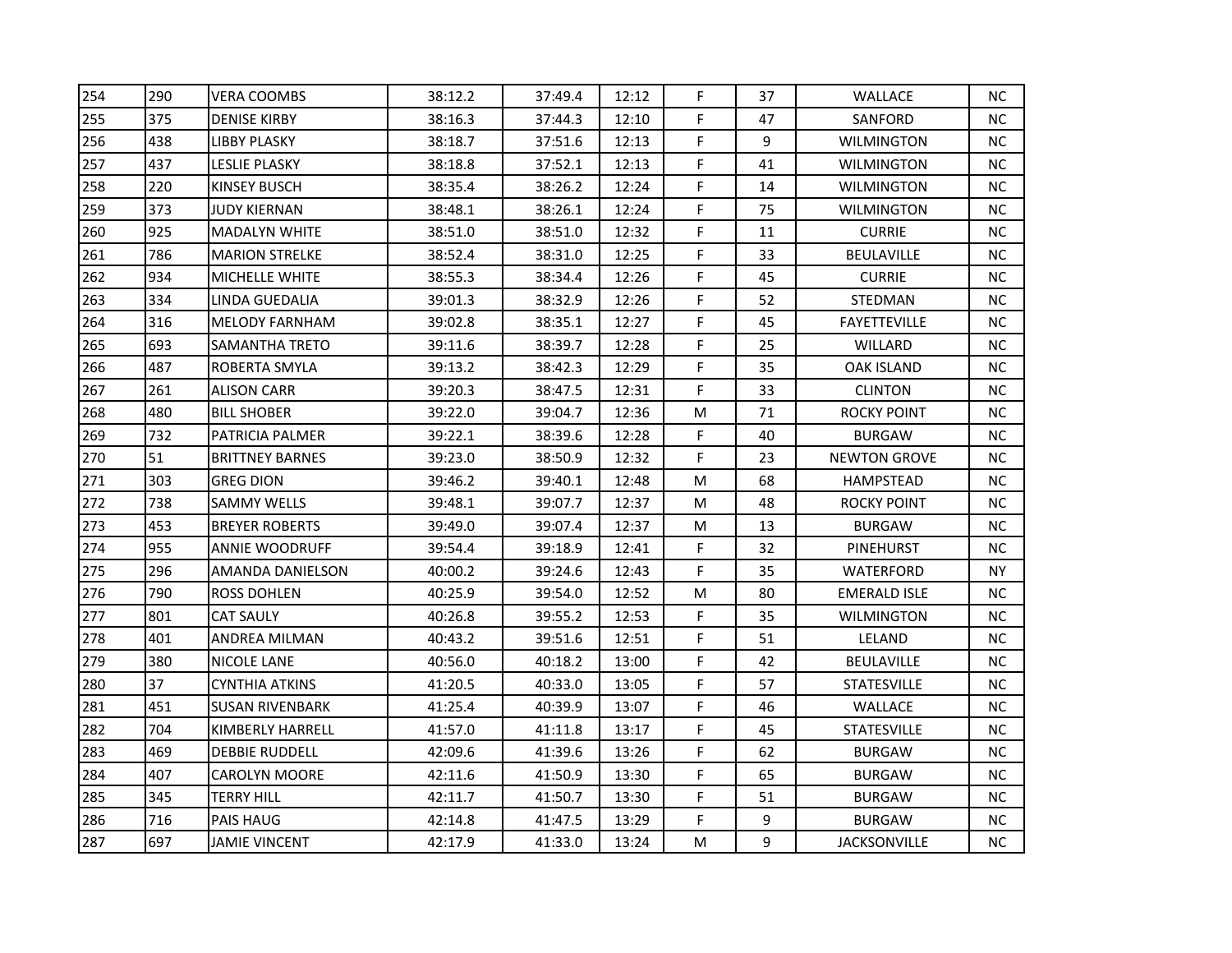| 288 | 742 | <b>BRANDON FIKE</b>       | 42:29.7 | 41:43.2 | 13:27 | M  | 17 | <b>WILMINGTON</b>   | <b>NC</b> |
|-----|-----|---------------------------|---------|---------|-------|----|----|---------------------|-----------|
| 289 | 339 | <b>LAUREN HATCHER</b>     | 42:29.8 | 41:43.2 | 13:27 | F. | 18 | <b>WILMINGTON</b>   | NC.       |
| 290 | 360 | GABBY JOHNSON             | 42:31.8 | 42:10.4 | 13:36 | F. | 16 | WILMINGTON          | <b>NC</b> |
| 291 | 76  | <b>RANDY BITTNER</b>      | 42:37.1 | 42:01.8 | 13:33 | M  | 57 | WALLACE             | NC.       |
| 292 | 965 | <b>KATELYN BATSON</b>     | 42:45.6 | 42:02.6 | 13:34 | F  | 9  | <b>BURGAW</b>       | NC.       |
| 293 | 318 | <b>ASHLEY FONTANA</b>     | 42:49.0 | 42:05.7 | 13:35 | F  | 28 | <b>ROCKY POINT</b>  | NC.       |
| 294 | 696 | <b>CHRIS VINCENT</b>      | 42:54.8 | 42:09.9 | 13:36 | M  | 6  | <b>JACKSONVILLE</b> | NC.       |
| 295 | 698 | JENNIFER VINCENT          | 42:55.9 | 42:10.9 | 13:36 | F  | 30 | <b>JACKSONVILLE</b> | NC.       |
| 296 | 881 | <b>CARLTON WATKINS</b>    | 43:01.9 | 42:19.6 | 13:39 | F  | 67 | RALEIGH             | NC        |
| 297 | 341 | JAKE HENDERSON            | 43:02.2 | 42:09.8 | 13:36 | M  | 15 | LELAND              | NC.       |
| 298 | 782 | <b>KELLY YOUNG</b>        | 43:05.7 | 42:48.5 | 13:48 | F. | 38 | WHITEVILLE          | NC.       |
| 299 | 370 | <b>LINDA KEITH</b>        | 43:09.4 | 42:42.6 | 13:46 | F  | 59 | <b>DURHAM</b>       | NC.       |
| 300 | 701 | <b>AMANDA BURDICK</b>     | 43:19.4 | 42:32.2 | 13:43 | F  | 36 | <b>BURGAW</b>       | NC.       |
| 301 | 789 | <b>DOHLEN BARBARA</b>     | 43:30.3 | 42:58.1 | 13:52 | F  | 69 | <b>EMERALD ISLE</b> | NC.       |
| 302 | 293 | <b>ASHLEY CRIBB</b>       | 43:36.4 | 43:29.5 | 14:02 | M  | 43 | <b>WILMINGTON</b>   | NC.       |
| 303 | 354 | CARLA HYMAN               | 43:37.9 | 43:10.6 | 13:55 | F  | 41 | <b>DURHAM</b>       | NC.       |
| 304 | 301 | ROCKY DEARMITT            | 43:47.3 | 43:38.7 | 14:05 | M  | 39 | <b>CURRIE</b>       | NC        |
| 305 | 362 | LORI JOHNSON              | 43:48.7 | 43:33.5 | 14:03 | F  | 43 | <b>WILMINGTON</b>   | NC        |
| 306 | 967 | <b>KRISTEN MCZEKE</b>     | 43:48.8 | 43:34.9 | 14:03 | F  | 44 | <b>WILMINGTON</b>   | <b>NC</b> |
| 307 | 93  | <b>BELLA BROOKS</b>       | 43:54.2 | 43:26.9 | 14:01 | F  | 9  | KENANSVILLE         | NC.       |
| 308 | 144 | ERIN DEE BROWN            | 44:41.1 | 43:53.3 | 14:09 | F  | 34 | <b>TEACHEY</b>      | NC.       |
| 309 | 139 | <b>TARYN BROOKS</b>       | 45:03.7 | 44:35.7 | 14:23 | F  | 35 | KENANSVILLE         | NC.       |
| 310 | 55  | <b>VICTORIA BAUCOM</b>    | 45:07.1 | 44:24.9 | 14:19 | F. | 23 | WILLARD             | NC        |
| 311 | 731 | <b>DUSTIE WALKER</b>      | 45:07.6 | 44:25.3 | 14:20 | F  | 8  | <b>BURGAW</b>       | <b>NC</b> |
| 312 | 343 | <b>TEKEYLA HERRING</b>    | 45:28.2 | 44:34.0 | 14:23 | F. | 29 | <b>HARRELLS</b>     | NC.       |
| 313 | 363 | PETRA JOHNSON             | 45:28.5 | 45:03.4 | 14:32 | F  | 49 | HAMPSTEAD           | NC.       |
| 314 | 280 | SARAH CASEY-SUMMERS       | 45:33.2 | 45:21.6 | 14:38 | F  | 16 | <b>BURGAW</b>       | NC.       |
| 315 | 410 | <b>NATHAN MORTON</b>      | 46:13.6 | 45:39.6 | 14:44 | M  | 52 | <b>BURGAW</b>       | NC.       |
| 316 | 752 | HEATHER MORTON            | 46:13.6 | 45:39.5 | 14:44 | F  | 51 | <b>BURGAW</b>       | NC.       |
| 317 | 435 | <b>BILL PEEDIN</b>        | 46:16.7 | 46:08.1 | 14:53 | M  | 65 | <b>BURGAW</b>       | NC.       |
| 318 | 456 | <b>STEVE ROBINSON</b>     | 46:59.2 | 46:43.0 | 15:04 | M  | 42 | WILMINGTON          | NC.       |
| 319 | 455 | <b>KRISTI ROBINSON</b>    | 46:59.7 | 46:43.6 | 15:04 | F  | 40 | <b>WILMINGTON</b>   | NC.       |
| 320 | 338 | <b>MONET HARDISON</b>     | 47:01.2 | 46:38.3 | 15:03 | F  | 24 | KENANSVILLE         | NC.       |
| 321 | 483 | <b>JENNIFER SINGLETON</b> | 47:19.7 | 46:26.7 | 14:59 | F  | 36 | <b>BURGAW</b>       | NC.       |
|     |     |                           |         |         |       |    |    |                     |           |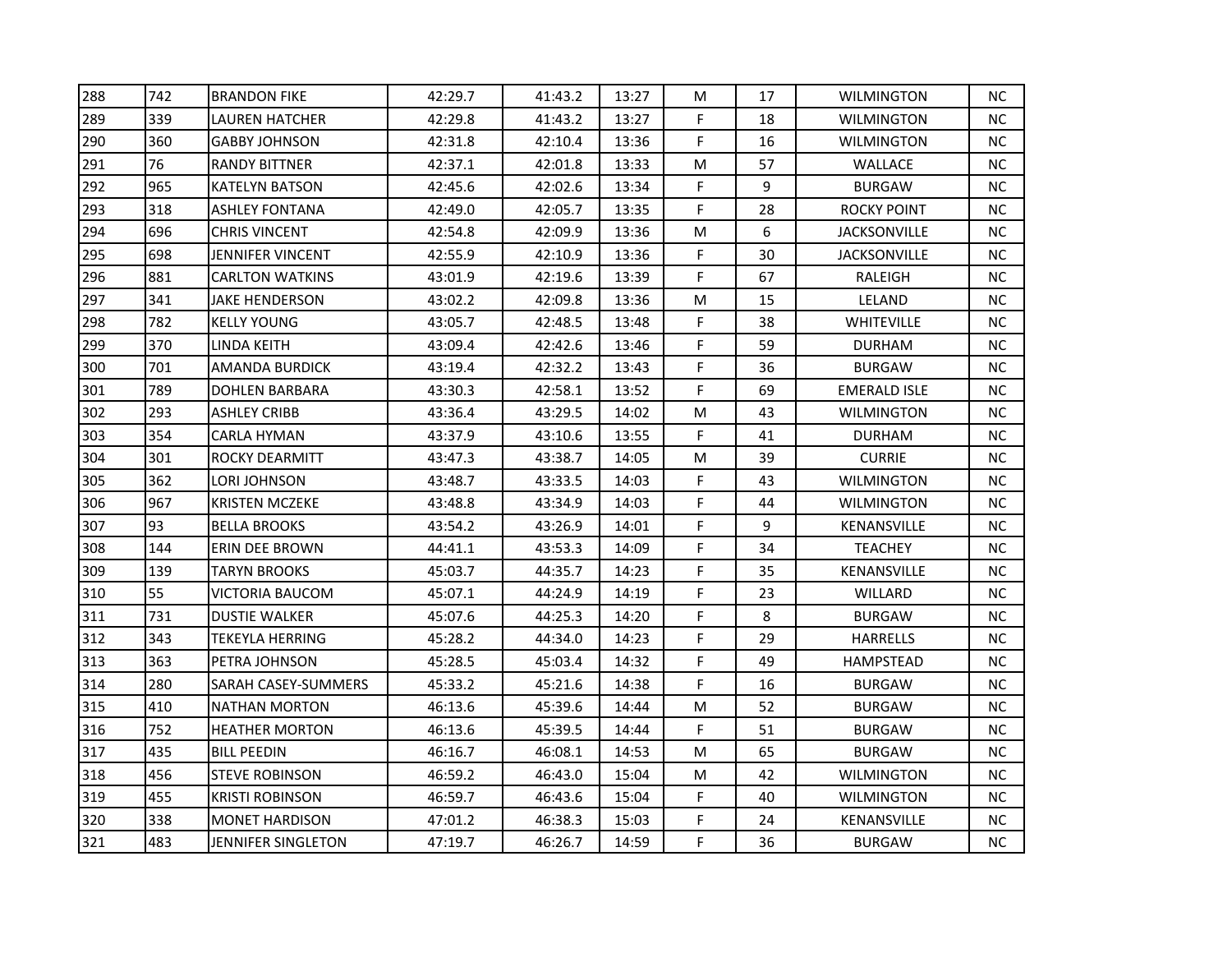| 322 | 484 | <b>JO ANN SINGLETON</b>   | 47:20.3 | 46:36.0 | 15:02 | F         | 54 | <b>BURGAW</b>       | <b>NC</b> |
|-----|-----|---------------------------|---------|---------|-------|-----------|----|---------------------|-----------|
| 323 | 685 | LINDA TENNANT             | 47:32.1 | 46:53.4 | 15:07 | F.        | 44 | <b>CASTLE HAYNE</b> | NC.       |
| 324 | 937 | WILLIAM WICHMANN          | 47:48.1 | 47:13.5 | 15:14 | M         | 66 | <b>WALLACE</b>      | <b>NC</b> |
| 325 | 399 | ERIN MILLER               | 49:05.1 | 48:13.5 | 15:33 | F         | 39 | SOUTHPORT           | NC.       |
| 326 | 287 | <b>CARRIE COLON</b>       | 49:06.2 | 48:16.1 | 15:34 | F         | 35 | RICHLANDS           | NC.       |
| 327 | 257 | <b>CHERYL CANNON</b>      | 49:06.4 | 48:17.3 | 15:35 | F         | 30 | <b>RICHLANDS</b>    | NC.       |
| 328 | 371 | YOLANDA KEITH             | 49:16.1 | 48:48.4 | 15:45 | F         | 38 | <b>DURHAM</b>       | NC.       |
| 329 | 78  | <b>BRITTANY BLACKBURN</b> | 50:17.5 | 49:22.6 | 15:55 | F         | 26 | <b>HARRELLS</b>     | NC.       |
| 330 | 56  | <b>CAROLYN BEATTY</b>     | 50:18.2 | 49:23.6 | 15:56 | F         | 30 | <b>HARRELLS</b>     | NC        |
| 331 | 475 | <b>MEGHANN SCHUMANN</b>   | 50:33.8 | 49:45.7 | 16:03 | F         | 36 | <b>RICHLANDS</b>    | NC.       |
| 332 | 915 | TERESA WEST               | 50:56.6 | 50:06.9 | 16:10 | F.        | 31 | RICHLANDS           | NC.       |
| 333 | 368 | <b>VERTA KEA</b>          | 50:58.3 | 50:31.1 | 16:18 | F         | 67 | <b>CURRIE</b>       | NC.       |
| 334 | 306 | <b>ROBERT DOLEMAN</b>     | 51:13.0 | 50:41.3 | 16:21 | M         | 79 | <b>WILMINGTON</b>   | NC.       |
| 335 | 305 | JOANN DOLEMAN             | 51:16.5 | 50:46.3 | 16:23 | F.        | 68 | <b>WILMINGTON</b>   | NC.       |
| 336 | 235 | LISA CAMPBELL             | 51:29.7 | 50:28.0 | 16:17 | F         | 36 | <b>CURRIE</b>       | NC.       |
| 337 | 201 | MINNIE BULLARD            | 52:04.7 | 51:23.3 | 16:35 | F         | 64 | <b>BURGAW</b>       | NC.       |
| 338 | 376 | <b>MARY BETH KRYNICKI</b> | 52:22.1 | 51:44.4 | 16:41 | F         | 41 | <b>BURGAW</b>       | NC.       |
| 339 | 452 | <b>RED ROBBINS</b>        | 52:24.0 | 51:54.4 | 16:45 | ${\sf M}$ | 58 | <b>BURGAW</b>       | NC        |
| 340 | 744 | <b>KARSON ALLEN</b>       | 53:02.4 | 52:08.0 | 16:49 | F         | 13 | <b>ATKINSON</b>     | <b>NC</b> |
| 341 | 743 | <b>JOSIE MARTIN</b>       | 53:02.4 | 52:08.3 | 16:49 | F         | 14 |                     | <b>NC</b> |
| 342 | 430 | <b>JACOB PEARCE</b>       | 53:04.1 | 52:56.6 | 17:05 | M         | 8  | <b>CURRIE</b>       | NC.       |
| 343 | 471 | <b>KATIE SALENE</b>       | 53:07.6 | 52:33.9 | 16:57 | F         | 10 | HAMPSTEAD           | NC.       |
| 344 | 473 | <b>SEAN SALENE</b>        | 53:18.5 | 52:44.8 | 17:01 | M         | 45 | <b>HAMPSTEAD</b>    | <b>NC</b> |
| 345 | 384 | <b>MARY ANN LEE</b>       | 53:22.4 | 52:30.2 | 16:56 | F         | 56 | <b>ATKINSON</b>     | <b>NC</b> |
| 346 | 433 | <b>TERRI PEARCE</b>       | 53:32.3 | 53:24.7 | 17:14 | F.        | 39 | <b>CURRIE</b>       | NC.       |
| 347 | 71  | <b>KAREN BITTNER</b>      | 53:45.2 | 53:12.3 | 17:10 | F         | 60 | WALLACE             | NC.       |
| 348 | 936 | PEGGY WICHMANN            | 53:45.9 | 53:13.0 | 17:10 | F         | 60 | <b>WALLACE</b>      | NC.       |
| 349 | 454 | <b>MOLLY BETH ROBERTS</b> | 54:15.7 | 53:34.3 | 17:17 | F         | 13 | WALLACE             | NC.       |
| 350 | 421 | <b>TAMMY PARKER</b>       | 54:53.2 | 54:06.8 | 17:27 | F.        | 52 | <b>BEULAVILLE</b>   | NC.       |
| 351 | 281 | LISA CAVENAUGH            | 54:58.4 | 54:11.8 | 17:29 | F         | 48 | ROSE HILL           | NC.       |
| 352 | 617 | <b>JAMES TAYLOR</b>       | 55:12.3 | 54:19.3 | 17:31 | M         | 53 | <b>WILMINGTON</b>   | NC.       |
| 353 | 409 | RAYMOND MOORE             | 55:44.9 | 54:55.6 | 17:43 | M         | 34 | <b>ATKINSON</b>     | NC.       |
| 354 | 734 | <b>WINDY THIGPEN</b>      | 55:47.1 | 54:43.9 | 17:39 | F         | 53 | <b>BURGAW</b>       | NC        |
| 355 | 735 | <b>SHANNON THOMPSON</b>   | 55:47.3 | 54:44.2 | 17:39 | F.        | 34 | <b>BURGAW</b>       | NC.       |
|     |     |                           |         |         |       |           |    |                     |           |